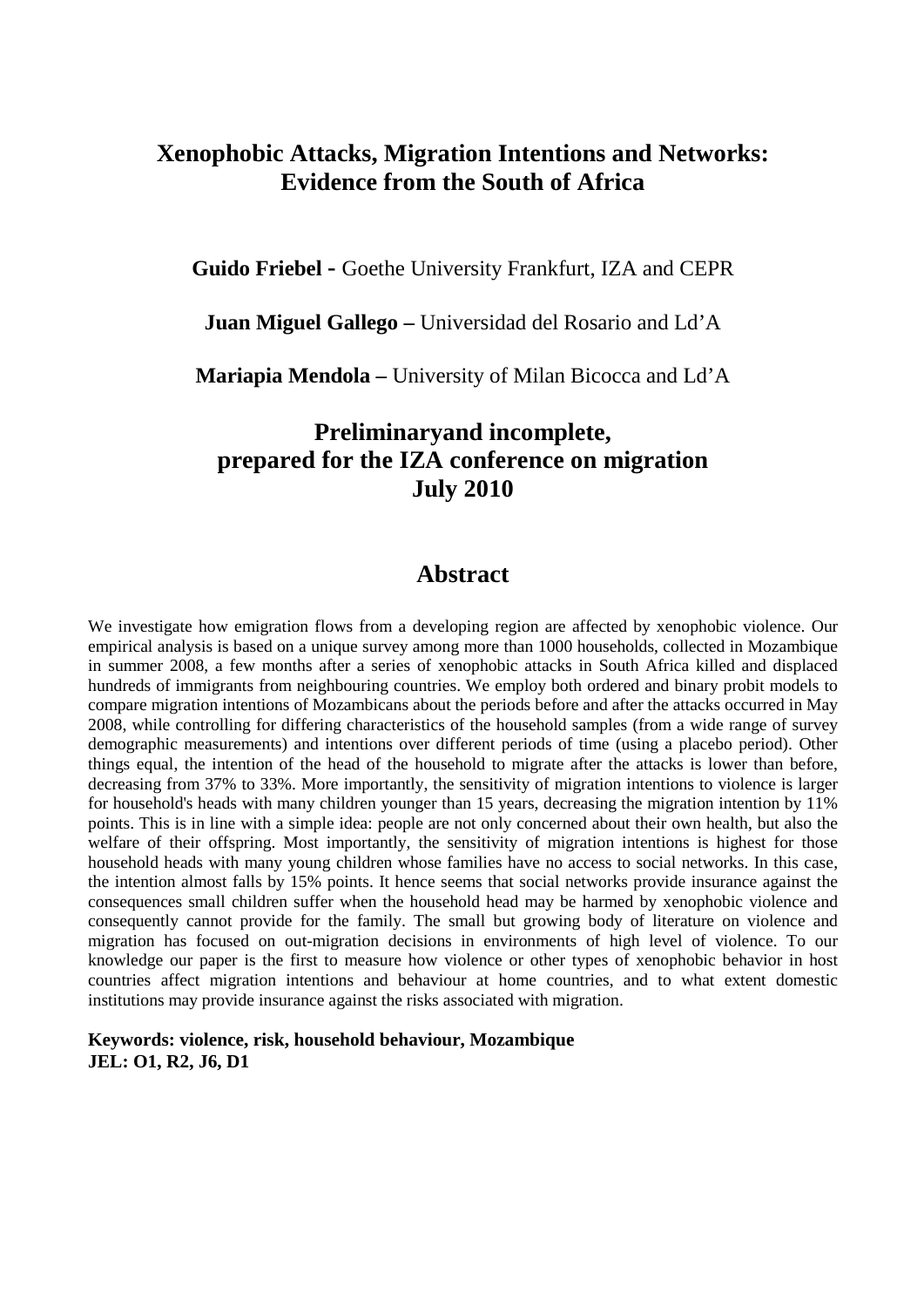### **Introduction**

Migration is one of the most important actions through which workers can improve their productivity and increase their families' welfare. While the overall effects of migration on host and source countries alike seem to be beneficial, there have been, through the history of mankind, fears of workers in host countries that migrants compete for jobs, leading to unemployment among domestic workers and lower wages. As a reaction, history is full of examples in which domestic workers took violent actions against immigrants in order to deter migration.

We here investigate how emigration flows from a developing region are affected by xenophobia and violent action in a host country. Our empirical analysis is based on a unique survey among more than 1000 households, collected in Mozambique in summer 2008, a few months after a series of xenophobic attacks in South Africa killed and displaced hundreds of immigrants from neighbouring countries. We employ both ordered and binary probit models to compare migration intentions of Mozambicans about the periods before and after the attacks occurred in May 2008, while controlling for differing characteristics of the household samples (from a wide range of survey demographic measurements) and intentions over different periods of time (using a placebo period).

Other things equal, the intention of the head of the household to migrate after the attacks is lower than before, decreasing from 37% to 33%. More importantly, the sensitivity of migration intentions to violence is larger for household's heads with many children younger than 15 years, decreasing the migration intention by 11% points. This is in line with a simple idea: people are not only concerned about their own health, but also the welfare of their offspring. Most importantly, the sensitivity of migration intentions is highest for those household heads with many young children whose families have no access to social networks. In this case, the intention almost falls by 15% points. It hence seems that social networks provide insurance against the consequences small children suffer when the household head may be harmed by xenophobic violence and consequently cannot provide for the family.

The small but growing body of literature on violence and migration has focused on outmigration decisions in environments of high level of violence (see Mesnard 2009 on out-migration flows from Colombia, for example). Yet, very little is known on how violence and xenophobic feelings in migrant receiving countries affect migration intentions and behaviour at origin. To our knowledge our paper is the first to measure how violence or other types of xenophobic behavior in host countries affect migration intentions and behaviour at home countries, and to what extent domestic institutions may provide insurance against the risks associated with migration.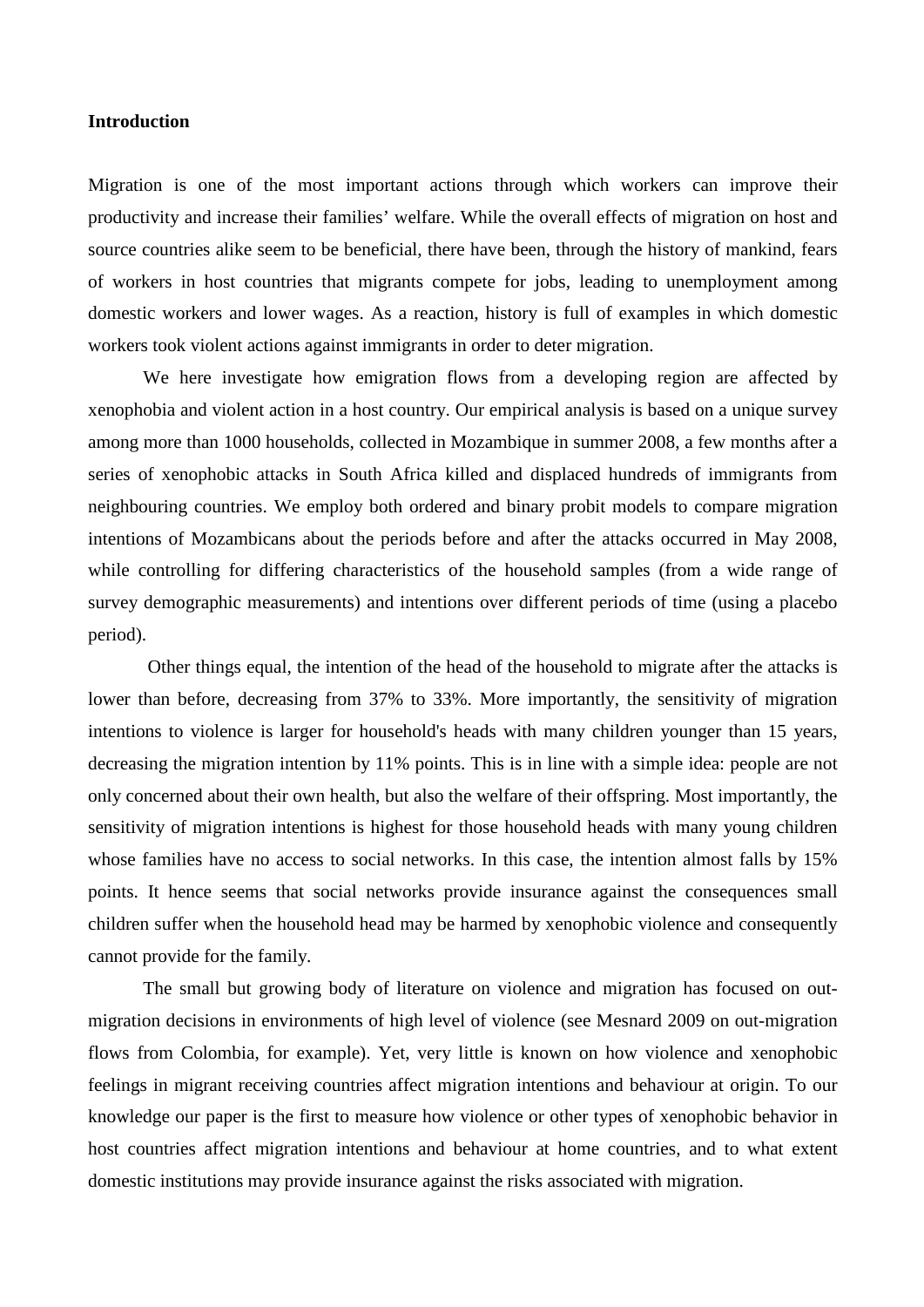The general use of emigration intentions data as a proxy for actual emigration is not unquestioned with respect to the relation between stated intentions and actual behaviour (Manski 1990). However, emigration intentions have been shown to be a good predictor of future actual emigration behavior (see for example van Dalen and Henkens, 2008). It has also been argued that intensions are a monotonic function of the underlying driving variables that motivate migration (Burda et al.1998). Finally, using migration intentions data avoids the sample selection difficulties that arise from the use of the host country data (see Liebig and Sousa-Poza, 2004; van Dale and Henkens,  $2008$ ).<sup>1</sup>

Our empirical results confirm that other things being equal, propensity to migrate after the attacks is lower than before. Moreover, violence has the smallest effect on people with small household size/children and the largest on people with many household members whose family is badly connected. People with a numerous family who have a good network will be less sensitive than the ones with bad networks. This confirms that social networks are an important insurance mechanism in developing economies. However, the fact that better access to social networks reduces the sensitivity of migration intentions to violence although access to networks in Mozambique cannot provide any protection against violence in South Africa, also shows that workers seem to care more about the future of their offspring than about their own health.

### **1. Background**

Mozambique has been characterized by slow economic growth until the beginning of the 1990s; poor levels of education of economically active members of households, especially women; high dependency rates in households; low productivity in the family agricultural sector; lack of employment opportunities in the agricultural sector and elsewhere; poor development of basic infrastructures in rural areas, hence the isolation of communities due to the lack of adequate roads, and therefore poor integration of rural-urban markets. Overall Mozambique is still one of the poorest countries in the world, with 35 percent of its population living below the extreme poverty line (and 70 percent living below the poverty line) (PRSP, 2007). In the face of such extreme poverty, informal social arrangements between households are often an important way to cope with a state of permanent vulnerability and eventually substitute for or enhance existing forms of

<sup>&</sup>lt;sup>1</sup> Papers looking at migration intentions are Burda et al. (1998), Drinkwater and Ingram (2008), Epstein and Gang (2006), Fouarge and Ester (2007), Lam (2000), Liebig and Sousa-Poza (2004), Papapanagos and Sanfey (2001) and Ubelmesser (2006), among others.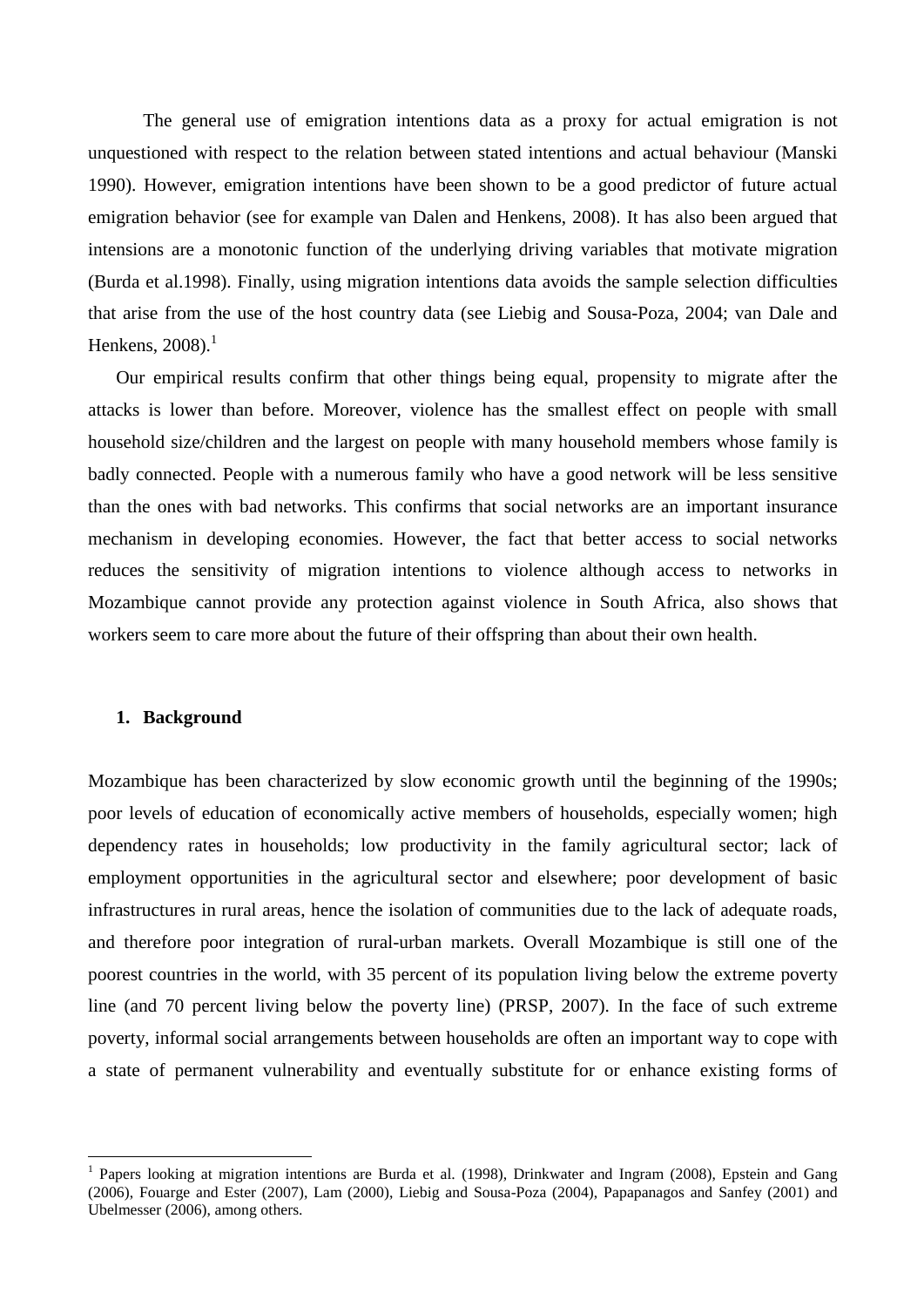capital/investment. Migration in an important way out of poverty but not everybody is able to move away.

#### **1.1 Family vs social networks in Southern Mozambique**

Poor households in developing countries face substantial risk from multiple sources but have typically limited access to formal insurance and credit markets. They therefore have to resort to informal arrangements with other households. The theoretical literature suggests that small groups or networks (e.g. Genicot and Ray 2003, Ambrus, Mobius, and Szeidl, 2009), with members who care for or trust each other and can punish reneging members, can achieve high levels of insurance (e.g. Altonji, Ayashi, and Kotliko, 1992; Foster and Rosenzweig, 2001; Karlan, Mobius, Rosenblat, and Szeidl, 2009; La Ferrara, 2003). The empirical evidence from a disparate set of developing countries is consistent with these predictions (Ligon 1998, Fafchamps and Lund 2003, De Weerdt and Dercon 2006, Dubois, Jullien, and Magnac 2008, Mazzocco and Saini 2009, Ambrus, Mobius, and Szeidl 2009).

A relatively common presumption is that the extended family is the most important resource-sharing institution, since its members know each other well, care for each other, and are able to monitor and punish deviating behavior by imposing sanctions. Yet, since Coate and Ravallion (1993) the above argument has been remarked as being a rather "romanticized view" of kinship-based sharing systems. Indeed, recent contributions have shown that credibly committing to enforcement is more difficult in homogenous kinship groups, where family obligations (the 'family tax') are likely to play a role (Anderson and Francois 2006). Without credible punishment in case of rule transgression, informal social arrangements cannot work. Also recent empirical evidence considering endogenous formation of risk sharing groups in an economic experiment concludes that "genetically related individuals tend to distrust one another and so do not group when enforcement depends on intrinsic motivations alone" (Barr et al. (2008); see also Barr and Genicot 2008). In response, such kinship groups often prefer to voluntarily delegate part of their responsibilities to an "outsider" (see Anderson and Baland (2002) and recent papers by Karlan 2010).

Furthermore, the way in which risk sharing arrangements are formed and enforced varies with the socio-economic and institutional environment, and Mozambique is peculiar in this respect. People in Mozambique predominantly organise their social life around their kin, which largely define a vital realm in a person's life. A person is 'incomplete' if she is not linked to an ascent group (including dead ancestors, through spiritism or witchcraft) and if she does not produce any descendants. However, kinship relations and alliances also reflect the common practice of polygamous marriages and the temporary or impermanent nature of family life in this poor context.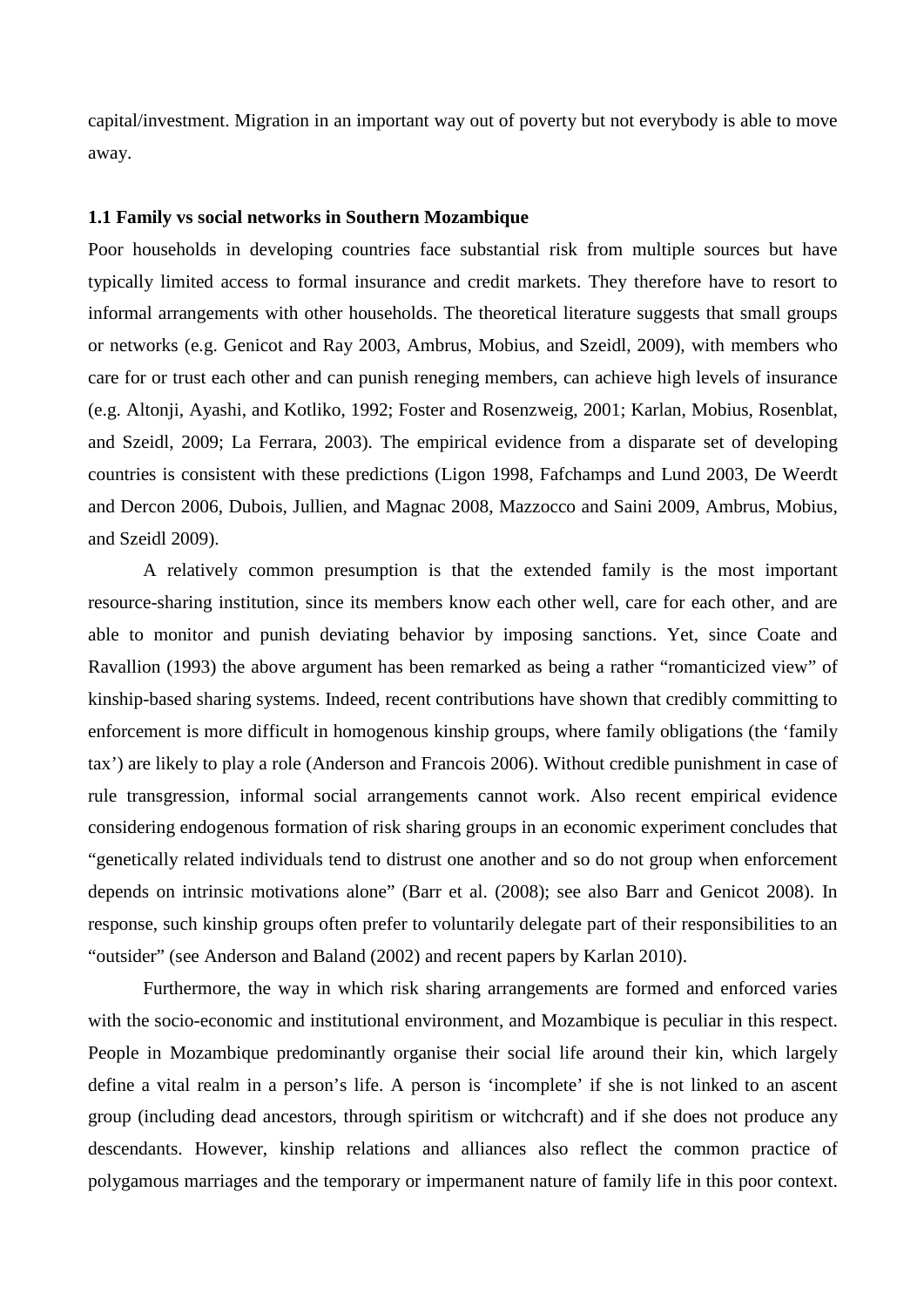Social relations typically extend into non-family forms, like relations with neighbours and xarás (quasi-kin), in addition to church relations, community group participation and friendships of varying degrees of formality. So alliances in southern Mozambique go beyond matrimonial linkages and beyond the kinship circle. This set alliances defines a person, and the construction of this network is a subject's major investment for socio-economic life in Mozambique.<sup>2</sup>

Following this line of argument we measure social networks beyond family links and focus on the relation of the family with social organizations and members of the community. In order to take into account the heterogeneity of social interaction, we use the approach followed by other authors in which it is important to distinguish between participation in (formal) groups that provide some economic benefits and (informal) mutual social arrangements with key members in the community (papers that using this classification are Miguel at al. 2006, Gallego and Mendola, 2010).

Our measures of social networks are standard in the empirical literature and they try to account for several dimensions of social interaction outside of the family. Methodologically, we carried out an original household survey in Southern Mozambique in the summer 2008, in which we collected information on the two dimensions stated above. For instance, we have information whether any household member participates in various types of community groups, both economic and socio-political<sup>3</sup>, and whether the household interacts with key persons in the community like the traditional community leader, elected village chief, school teacher, doctor or 'curandeiro', agricultural agent and neighbours. With respect to the informal interaction with important persons of the community the information includes whether households give or receive (or both) any good or services with each of their network partner.

#### **1.2 Xenophobic attacks**

The first attacks occurred on May 11, 2008, in the Alexandra township, north-east of Johannesburg and one week later they spread to the whole Gauteng region, the North West Province as well as to the Kraaifontein and Khayelitsha townships in Cape Town, and to the Durban area. The attacks spread fast around all provinces with large migrant population. They focus on immigrants from other African countries with Mozambicans and Zimbabweans more affected. The last reported attacks happened around one month later the 14th of June, when a Mozambican man was burned alive in Atteridgeville township of Pretroria. The number of murders account for 62 on the whole month, but the numbers of displaced and refugees were reported around 100.000 and 25.000

<sup>&</sup>lt;sup>2</sup> See Luiz Henrique Passador "Tradition, person, gender, and STD/HIV/AIDS in southern Mozambique",

ttp://www.scielo.br/pdf/csp/v25n3/24.pdf)

<sup>&</sup>lt;sup>3</sup> In addition to the membership status we asked whether the member is a beneficiary or promoter/decision maker within the group.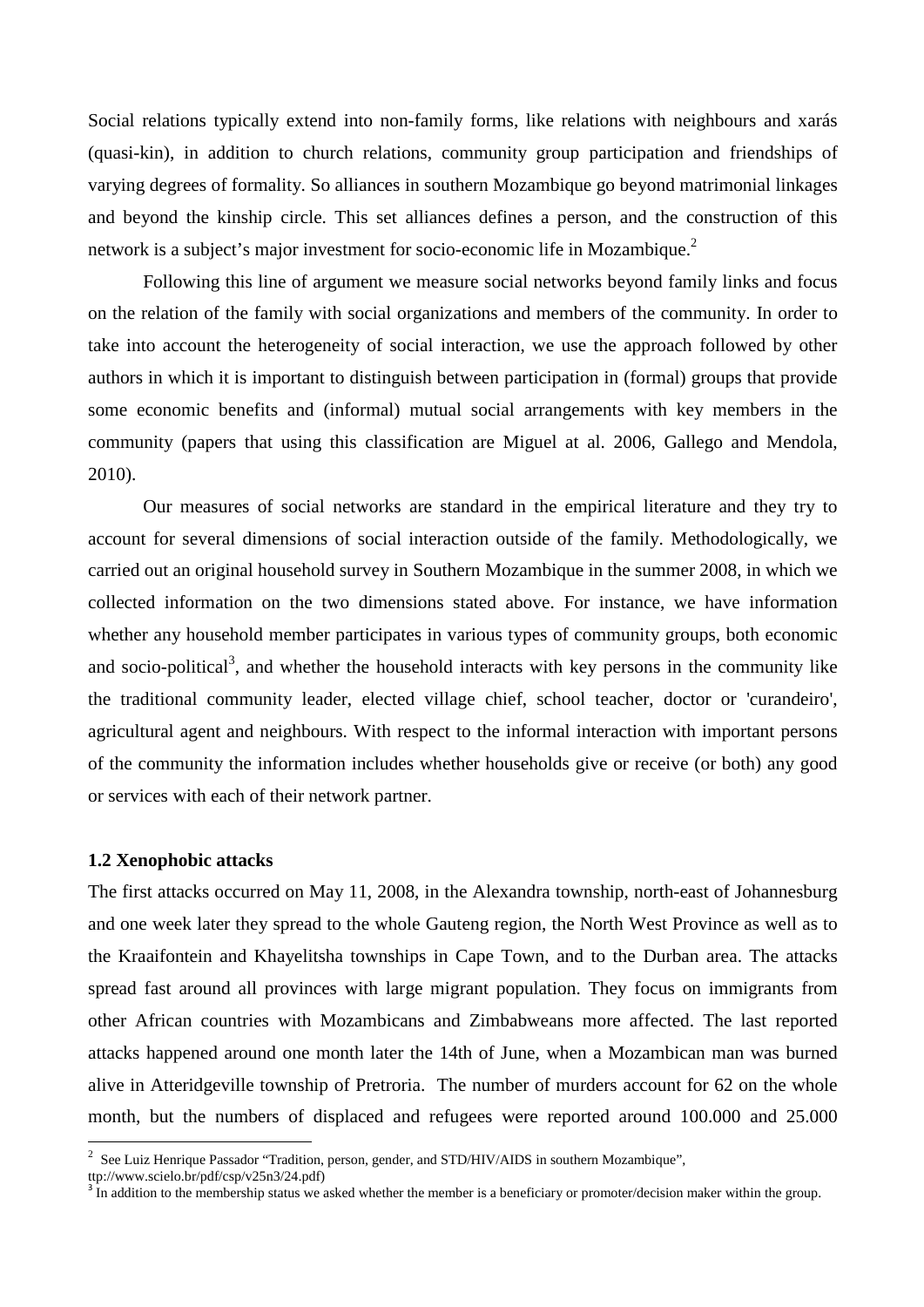respectively. They are large numbers for the short period of attacks (see figure 1). Consequently at a stock of some ten thousand migrants in the affected region, there was a substantial risk of being hurt, murdered or displaced.



#### **2. An illustrative Model**

We here present a simple model to illustrate and sharpen our hypotheses. The model is not meant to explain migration decisions in general terms. Rather, it is supposed to explain while the migration decisions of some groups would react to violence in South Africa more intensively than others. In our model, households are heterogeneous with respect to two characteristics; first, the number of small children, and second, access to social networks. With respect to wages in Mozambique and South Africa we assume households to be homogeneous. This is correct with respect to wages in South Africa, but is a simplification with respect to Mozambique. We will, however, take this into account in the empirical part of the paper by controlling for wealth (as reliable income data are not available).

Consider a household which maximizes its utility over two periods. The household takes decisions in line with the unitary model. It can send one household member to South Africa to work and this decision is taken with a view to maximize household utility, i.e., we abstract from any potentially diverging interests within the household. In the first period the household has the choice to migrate or to stay in Mozambique. In the beginning of the second period, the household member in question works in Mozambique. We choose this setting to simplify; permanent migration could be incorporated into the model, but would not add much. Moreover, most of the migrants from Mozambique are temporary.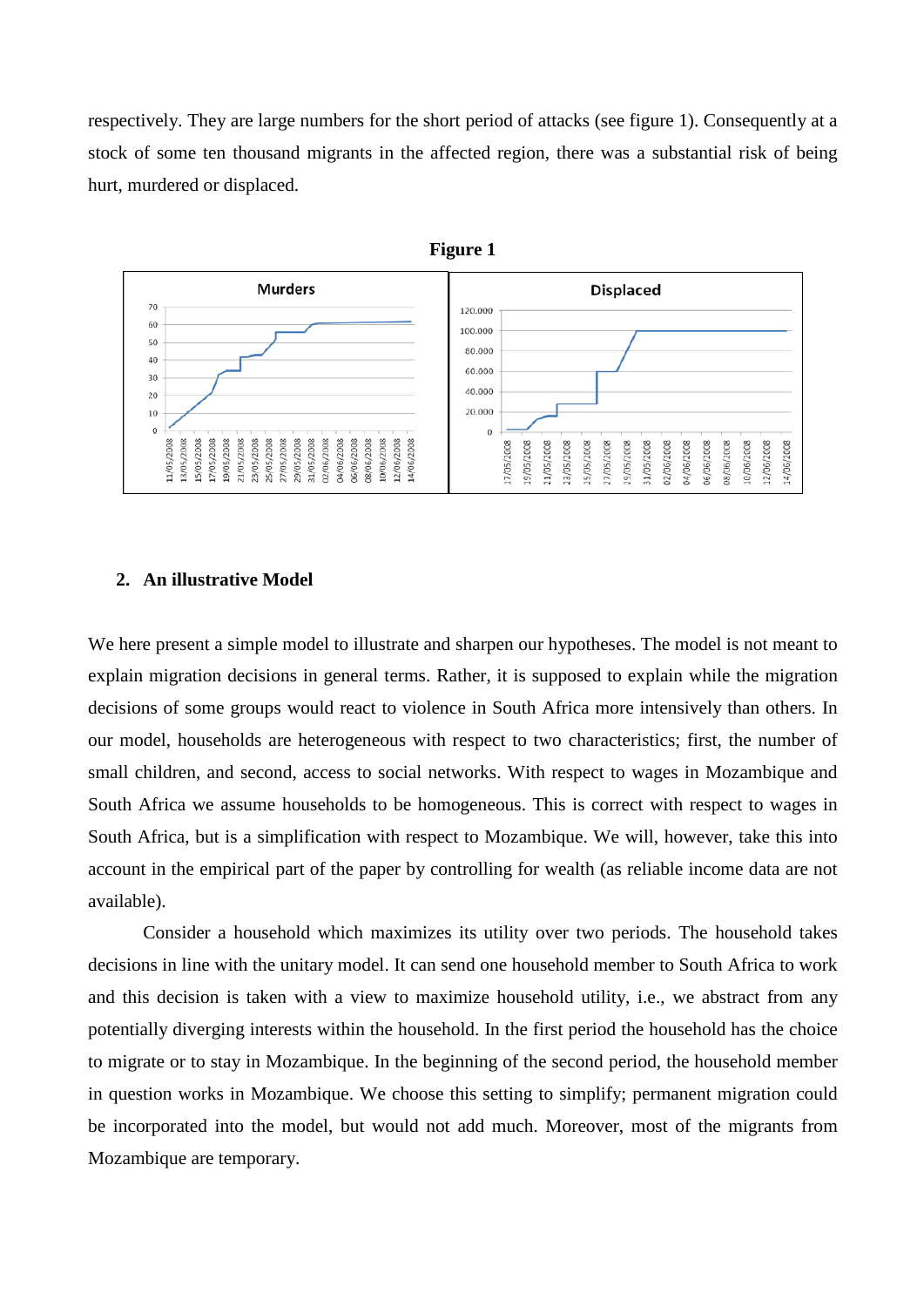We first look at the migration decision when there is no risk of violence. Assume that the household maximizes the sum of utilities over the migration decision m, where  $m = 1$  stands for migration, and  $m = 0$  for staying in Mozambique. To make things simple assume that time discount is nil, then the uitility of a family is  $U = U_1 (w(m), c(m), N) + U_2(w, N)$ . The household's first period utility depends on the wage it is paid, the costs of migrations, and the number of small children N. If the household member migrates to South Africa, the household receives  $w_{SA} > w_{MO}$ , i.e. the wage in South Africa is higher than the wage in Mozambique. The household member than has to pay migration costs c. If he does not migrate, he receives  $w_{MO}$  and incurs no migration cost. In the second period, the household always receives  $w_{MO}$ . The household consumes any income it has in the period in which it accrues. Put differently, there is no access to credit markets.

In this simplistic model, it is immediately clear that the household member will migrate if and only if the net benefit of migration  $w_{SA} - w_{MO} - c$  is positive. As we are not interested in knowing about migration decisions in general, we do not impose structure on the utility function with respect to the number of children N. Rather we want to know which groups should be most and least affected by the violence in South Africa. We hence allow for the risk of violence in South Africa to affect the second period wage in Mozambique. Indeed, when the household member becomes a victim of violence, his productivity will be severely affected. The household member takes a risk to die or be severely hurt. Consequently, the expected wage in Mozambique in the second period can be written as  $E(w_{MO2} (m=1)) < w_{MO2} (m=0)$ .

To derive predictions about the type of household members most affected by violence in South Africa, it suffices to assume that  $\delta^2 U/\delta N \delta w > 0$  (at least for a sufficiently large wage shock). This means that a decrease in the expected wage w will affect the utility of a family with many children more strongly than one with less young children. The idea behind the assumption is that when there is a negative wage shock, the household may not have enough income to feed its children, leading to famine, illness or death of children, which strongly affects the utility of the household. Our assumption is founded on a very simple fact. To keep a child (or any human being) healthy a minimum amount of calorie intake per day is required. A family with less children, other things equal, can adapt its consumption pattern to a change in income in a way that all children stay healthy, but a household with more children will ultimately reach the critical calorie level.

The effect of having access to a network is quite simple: households that are in a network can get some transfer compensating in part for the wage loss. Consequently the decrease in secondperiod consumption will be weaker. Notice that we assume that network membership to be exogenous and that we are not concerned about investments in the network or how the transfer is paid back. We simply consider that network access can overcome (partially) the credit constraints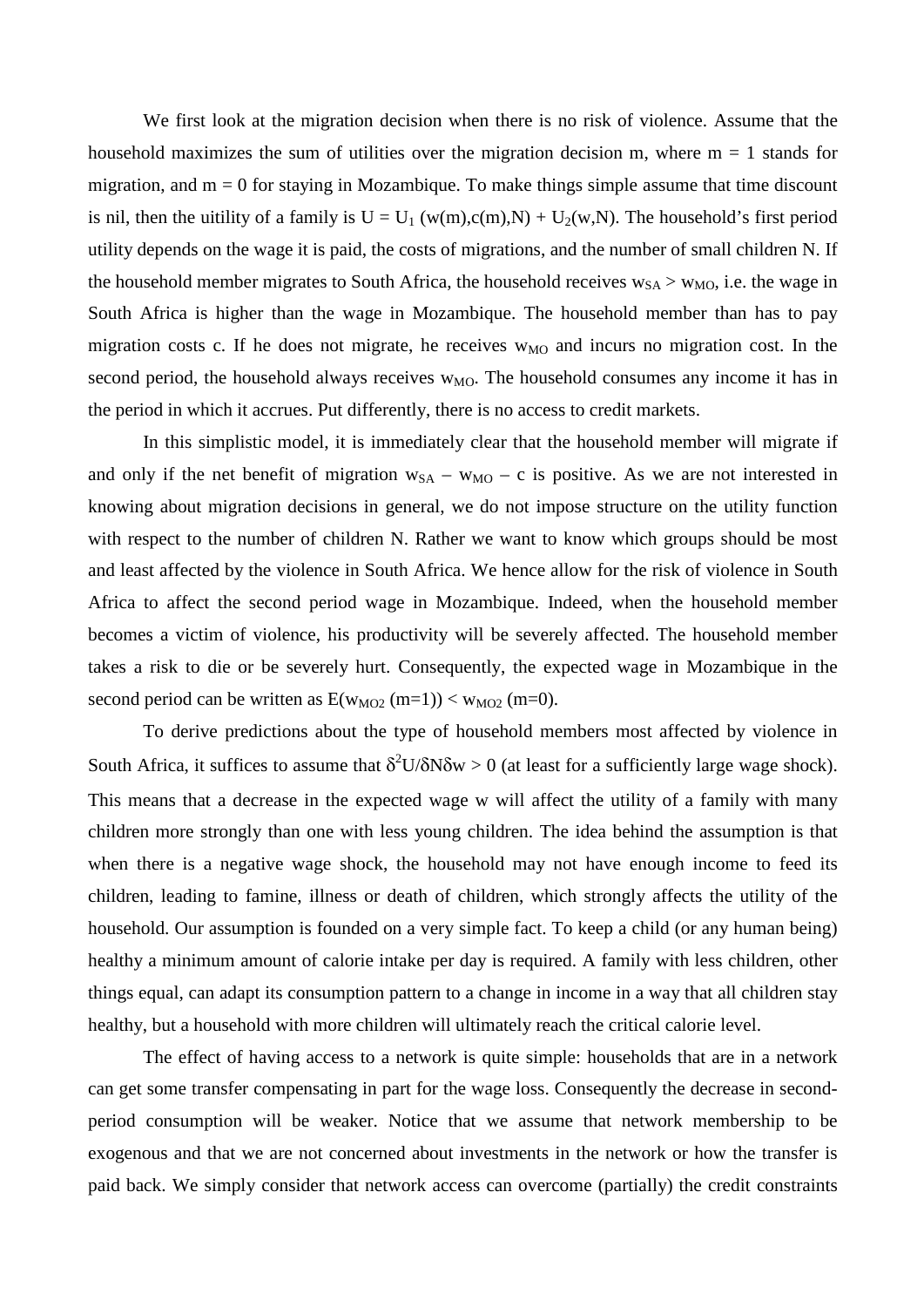many developing economies suffer from. We do not claim any deep theoretical insights, neither explain in general migration decisions. Rather, we try to explain heterogeneity in sensitivity of intentions to violence.

#### **3. Empirical Analysis**

#### **3.1 Data and Descriptive Statistics**

Our empirical analysis is based on a unique survey conducted in 42 communities (both urban and rural) in 2 regions (Maputo and Gaza) in the South Mozambique. We designed the interview questions to, among other things, shed light on the effect of xenophobic attacks in South Africa on migration intentions of people in Mozambique. The survey was conducted in August 2008 and contains information on household migration intentions after South African xenophobic attacks along with detailed demographic characteristics of household members, migration status, educational levels and household asset endowments from a sample of 1002 households.<sup>4</sup>

With respect to migration intentions, a retrospective survey instrument was used asking specific questions to the most informed person in the household on current migration intention (in August 2008) and past migration intention (1 year earlier) of household members. Despite the brief period of time that elapses between the time of the survey and the xenophobic attacks, which should foster a good perception of current and past intentions<sup>5</sup>, we can control for a "good old times" bias (or for any other aggregate shock that might affect migration intentions even in the absence of xenophobic attacks) by using the same information relative to a 'placebo' period (when no major occurrence had arisen). Thus, the actual survey questions are as follow: (1) 'Do you or any member of your household have any intention to migrate to South Africa in the next 6 months?', (ii) Are you aware of the xenophobic attacks occurred in South Africa in the last few months?' (iii) Did you or any member of your household have any intention to migrate to South Africa in the last year?' (iv) Did you or any member of your household have any intention to migrate to South Africa in the last 6 months? (placebo period)'. Answers to migration intentions were chosen from the pre-set list of four alternatives: 'no intention' 'weak intention', 'strong intention', 'surely'.

#### TABLES 1, 2, 3 ABOUT HERE

<sup>&</sup>lt;sup>4</sup> The sample is representative at the regional level and demographic, ethnic and community characteristics are very similar to distributions of the general population living in the South of Mozambique (in general there is a relative homogeneity in the south of the country being the greatest socio-economic disparities those which divide the South of the country from the North).<br><sup>5</sup> The brief time span between the attacks and the time of survey may be also a limitation as it may be argued that there

is a 'shock bias', as it is 'too early' to have an objective feeling about migration intentions (i.e. low migration intention right after the attacks may actually convert in the opposite decision after the 'shock effect' is over). But maybe this is a minor issue.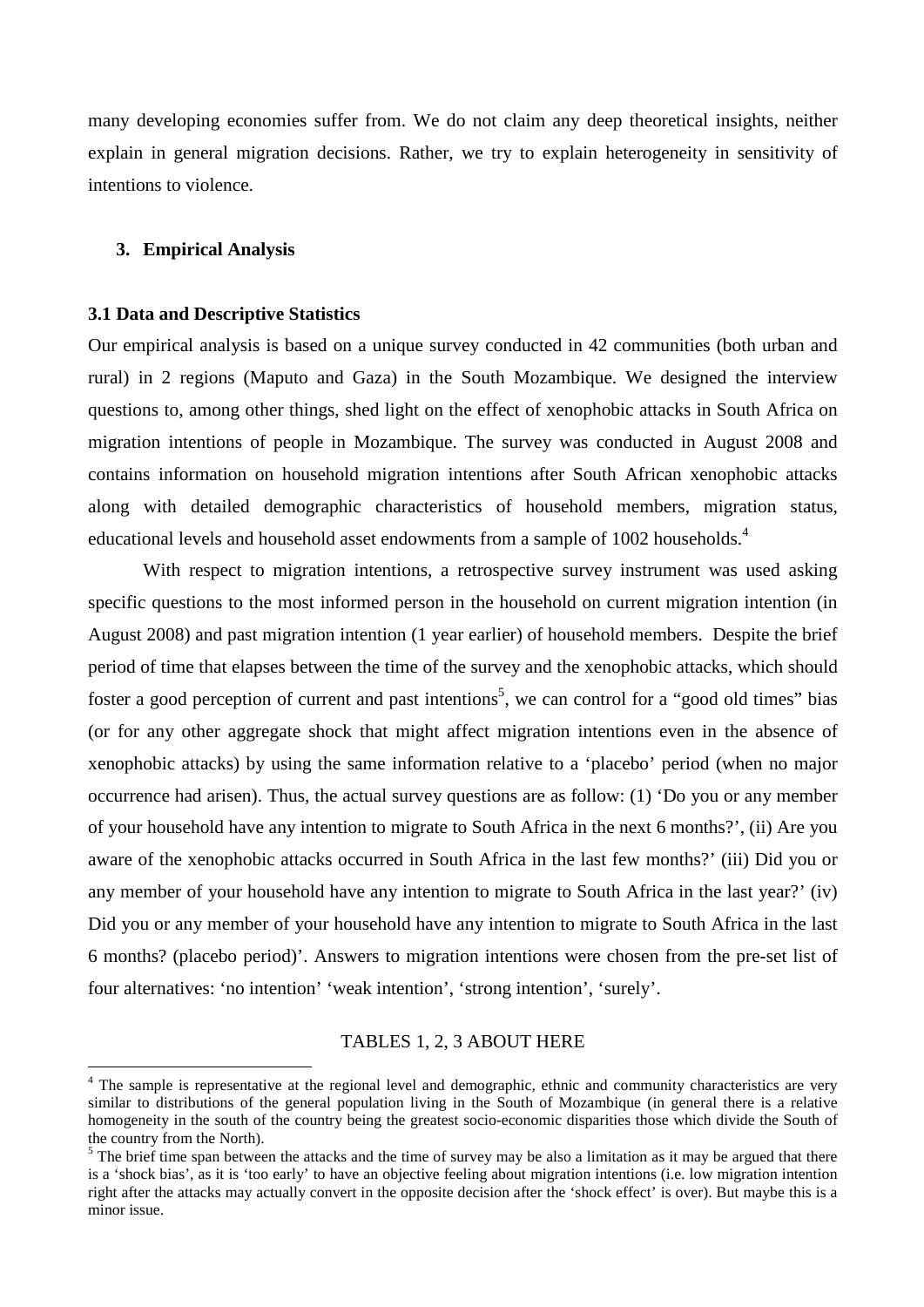Some descriptive statistics of main variables of interest can be found in Tables 1, 2, 3. Overall, 95% of our sample households report being aware of xenophobic attacks occurred in South Africa in May 2008. Migration intentions are plotted in Figure 1: 33% of our sampled household respondent had no intention to migrate in 2008 compared to 37% 6 months and 1 year before the year of the survey. The difference between one year before and the placebomoment 6 months before is not while the difference to 2008 is statistically significant. There are also some asymmetries in migration intentions between subgroups of population, such as households with different levels of education, or households with different levels of 'social networks', which we will control for in regressions.



#### **4.2 Estimation strategy**

The estimation approach is based on comparing migration intentions about the periods before May 2008 and after, while controlling for differing characteristics of the household samples (from a wide range of survey demographic measurements) and differing time perception. We estimate migration intentions as follows:

$$
P_{i t} = \beta_0 + \beta_1 M_{it} + \beta_2 X_i + \gamma T_1 + \varepsilon_{i t}
$$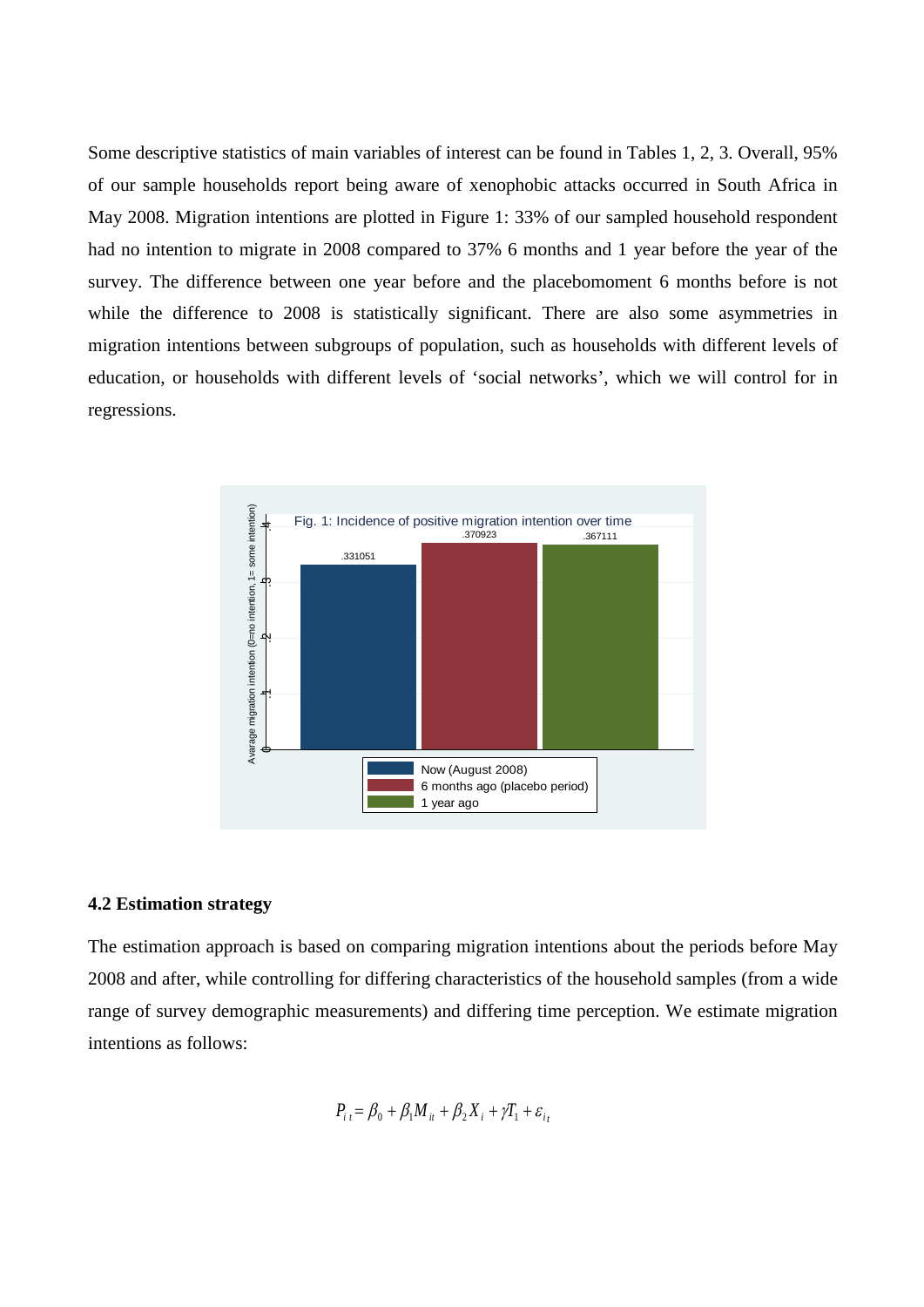where *Pit* is an indicator for migration intention in household *i* in year *t* (with *t*=*August2007, August2008*);  $T_1$  is a dummy that takes the value one if the observation comes from the period after attacks (August2008), and zero otherwise; *Mit* measures the migration experience in the household at present and in the past.; and *Xi* is a vector of individual and family characteristics, including age education and community of residence. Standard errors will be estimated allowing for clustering at the household level as the error is serially correlated because of repeated observations for the same household.

The main identification issue of this equation estimation arises from the fact that the estimated coefficient  $\chi$  captures not only the effects of the attacks, but also of any other timevarying factors contemporaneous with the attacks that might have affected migrants' intention behavior. To disentangle the effects of xenophobic attacks from any other time trend effects of the economy, beside controlling for a wide range of household and community characteristics (including community fixed effects), we include the "placebo period effect" in the equation as follows:

$$
P_{i t} = \beta_0 + \beta_1 M_{it} + \beta_2 X_i + \gamma T_1 + \varphi T_2 + \varepsilon_{it}
$$

where  $T<sub>2</sub>$  takes value one if the observation comes from the placebo period (Jan2008). We expect the coefficient of this variable to be non-significant, as no major changes occurred with respect to August 2007. Yet, in order to control for migration seasonality issues, we provided some descriptive figures of the (insignificant) patterns of seasonal migration in Mozambique (to be included), and we further include as an extra control whether households experienced seasonal migration of household members.

Finally, we run a sensitivity analysis of our results across subsample of households, according to both their educational level and their degree of engagement in community-based social networks.

## **5. Empirical Analysis**

Table 4 summarises probit regression results**,** where the dependent variable is binary variable equal to 1 if the household respondent reports a positive intention to emigrate of any household member (i.e. whether the answer to migration intentions reported above is any of the following alternatives: 'weak intention', 'strong intention', 'surely'). The dependent variable is equal to 0 if the answer is 'no intention'.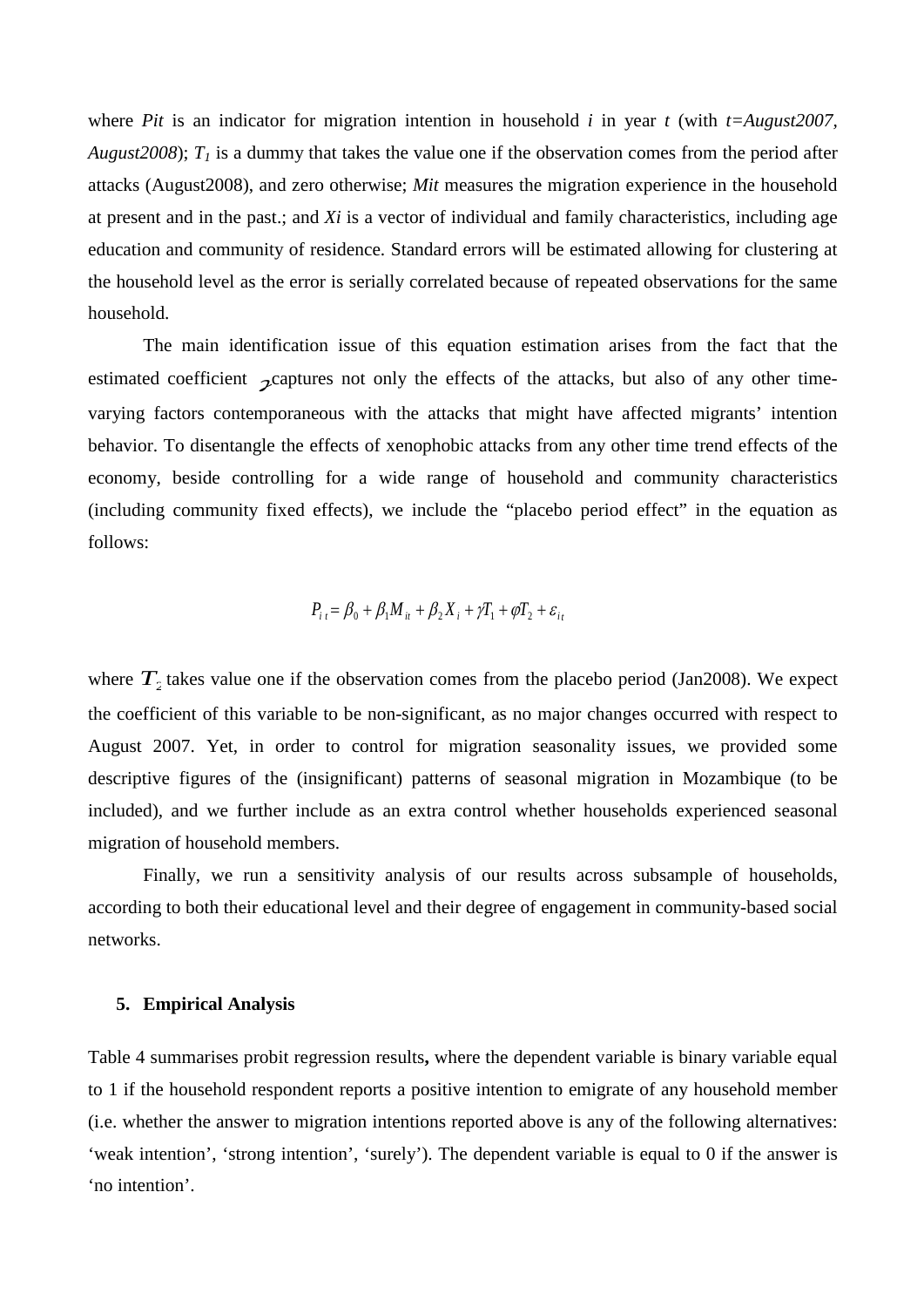In order to have a direct interpretation of results, in the following tables we always report marginal (or discrete) effects, that is the change in the predicted probability associated with changes in the explanatory variables. In table 4, we begin with a restricted specification and then include household and community controls, community fixed effects and other specific controls related to the 'placebo effect'. Controls include: gender, age and occupation of household head, household size, number of females and children (0-4) in the household, household ethnicity and religion, average years of schooling in the household, and a household wealth indicator. The last two variables are included also in squared terms as to allow for a potential non-linear relationship between migration intentions and the household skill and wealth position. We further include a dummy variable for urban areas and community level characteristics, such as the quality of roads, school and health facilities, formal bank and market availability. We finally rule out any community level characteristics potentially associated with variation in migration intentions and we fully focus on the withincommunity variation only by running specifications with community fixed effects (where the community is our primary sampling unit). Including community fixed effects will control in particular for any differences across communities which might affect the level of migration, such as differences in attitudes towards migration, migration history and networks, infrastructure.

In all specifications, with both controls and community of residence fixed effects, Mozambican intentions of migrating is estimated to decrease after the xenophobic shock occurred in South Africa. Adding controls for the household migration experience does not reduce the significance of the post-attack drop nor its dimension. In particular, in the less parsimonious specification, other things being equal, the average propensity to migrate after the attacks is lower than before by 4.6 percentage points. Importantly, the placebo period has no effect on migration intentions (while controlling also for seasonal migration experience).

These results suggest that a drop in the propensity to migrate between August 2008 and August 2007 is attributable to South African violence episodes occurred in May 2008. Yet, migration behavior entails a risky decision that may be heterogeneous with respect to key household characteristics related to level of protection or 'insurance' the household might have (e.g. community based social networks).

## TABLE 5 ABOUT HERE

We hence run the same probit regressions in a set of population sub-samples. Tables 5-7 present our probit marginal effects for a set of sub-groups defined by observable household attributes correlated with both migration intentions and the risky nature of migration behaviour, that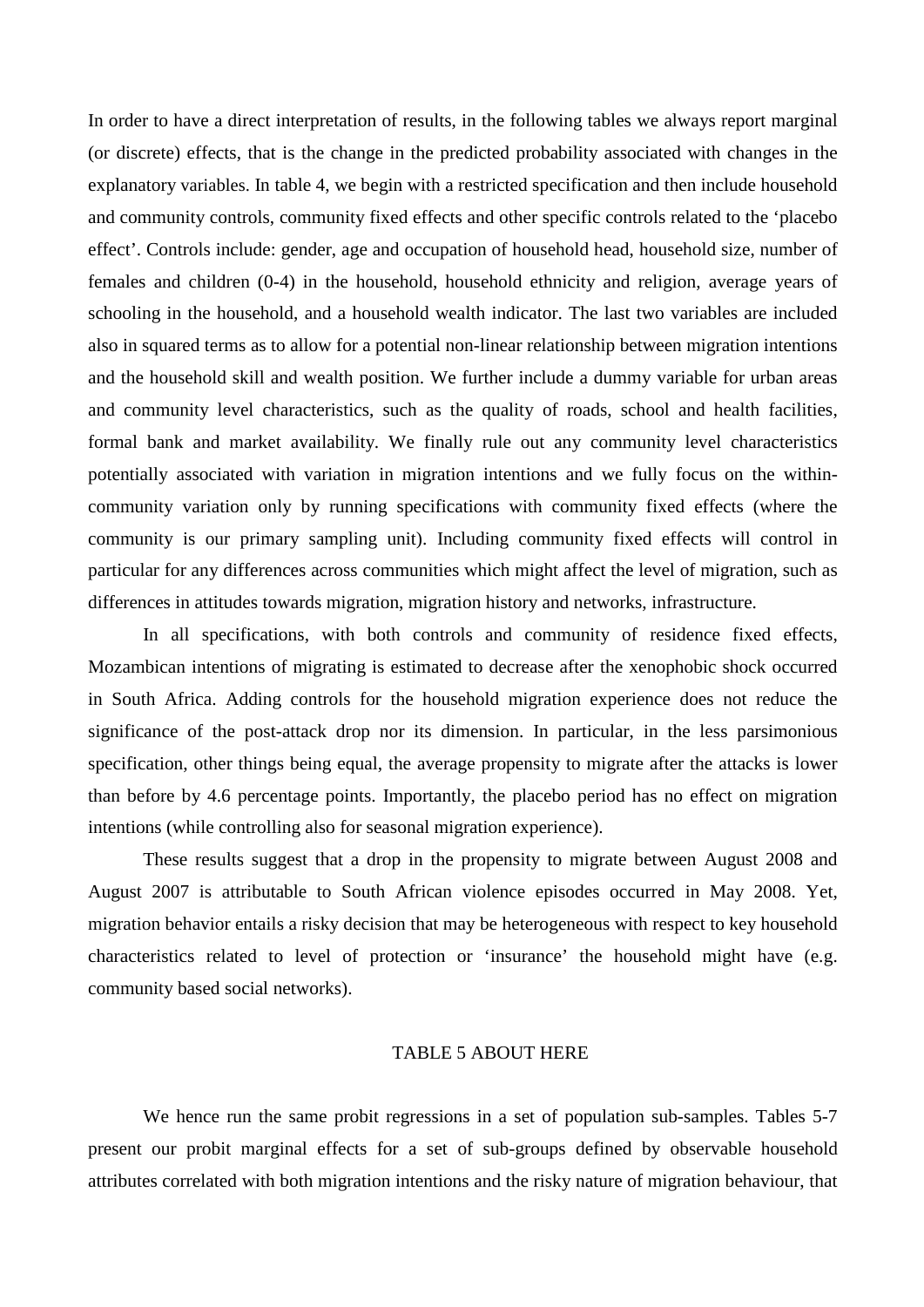is (i) the number of household members (both adults and children), (ii) the degree of household engagement in community based social networks (i.e. household membership in a community group and household engagement in informal exchanges of goods or services with other households in the community); (iii) the intersection of both household size and social networks.

Results show that larger households are more sensitive to the xenophobic shock- in other words the average decrease in migration intentions after the shock is mostly due to large households' responses. For example, other things being equal, households with more children (i.e. more than 4 children of 0-15 years old) are less likely to migrate after the shock by 11 percentage points (Table 5). We have also run robustness checks including adult children, who through their may provide some insurance in case the household head is affected by violence, but nothing changes.

## TABLE 6 ABOUT HERE

Table 6 shows that households with no group membership or no informal social networks are less likely to migrate after the shock by more than 6 percentage points. This seems to suggest that people who do have access to social networks or a family buffer have a much lower sensitivity of migration intentions than people who have no access to social networks.

#### TABLE 7 ABOUT HERE

Yet, the two forms of social insurance are very different. Table 7 shows that social networks do not have the same 'mitigating effect' effect on migration intentions when people have few children or households are small. Large families with no social networks, however, significantly decrease their likelihood to migrate by 15 percentage points. This seems to suggest that, according to the theory, having family (and children) has a deterrent effect in risky migration behavior, but if the family is 'well connected' this mitigating effect disappears.

Overall, the results are consistent with predictions: "Other things equal, violence has the smallest effects on migration intentions in households without kids and the largest on people with kids whose family is badly connected. People with kids who have a good network will be less sensitive than the ones with bad networks".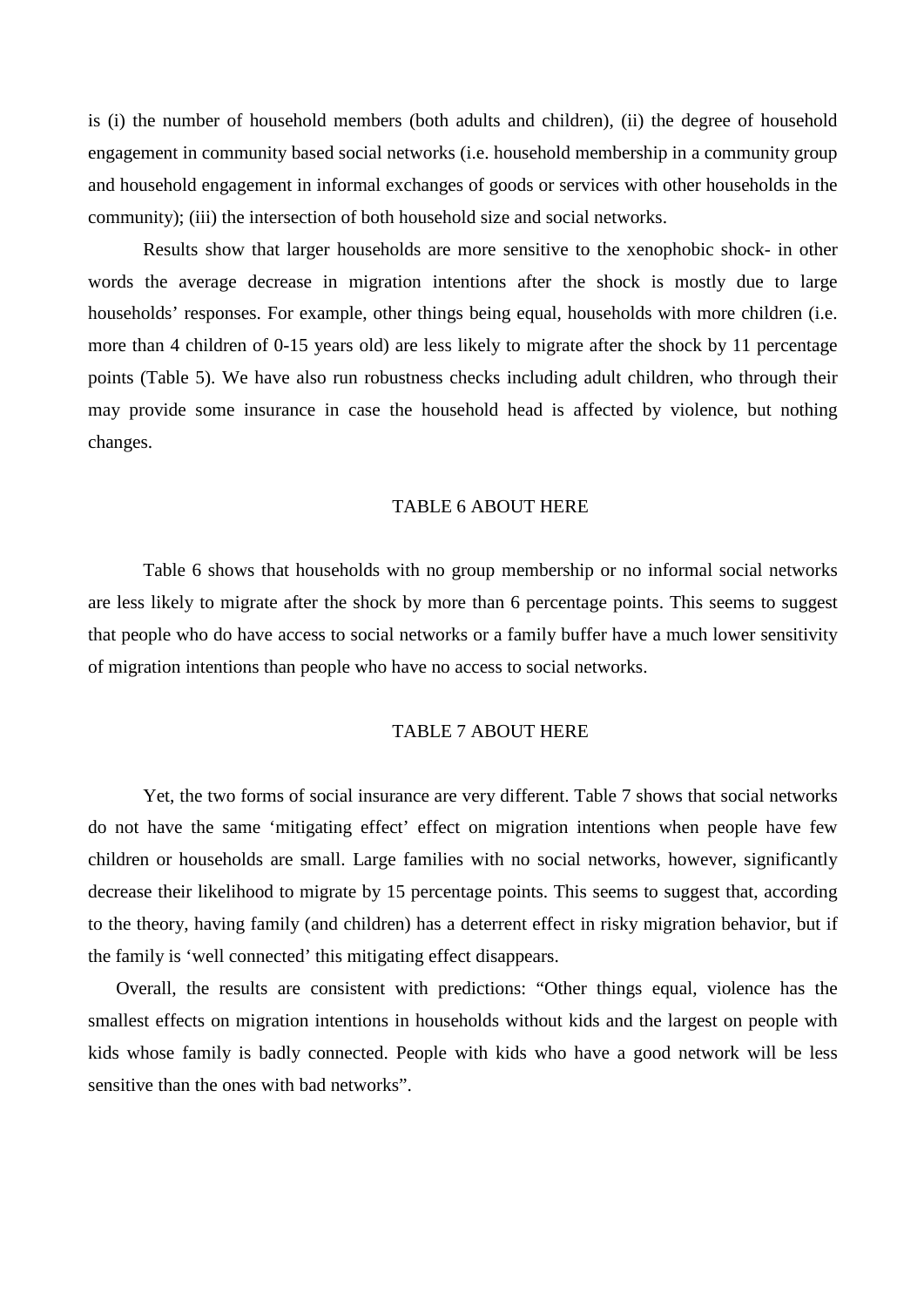### **6. Discussion**

A first important question we need to deal with is whether networks may affect labor outcomes in South Africa. Consider that people who are better connected in Mozambique would receive higher wages. Then what we may measure would not be the insurance effects of social networks against the risk of the loss or injury of the household head, but rather a simple wage effect. However, we have two arguments against this. First, this would not explain that it is in particular large families for whose migration intentions networks play a role. Second, migrants from Mozambique sell their work on the South African spot market to South Africans. Hence being connected in Mozambique does not affect the South African labor market outcome. Network membership may affect the wage in Mozambique, though. But if anything, this would make our results even stronger, because it would imply that connected people would be less, and mot more likely to migrate.

A second, related question, is whether being a network member could reduce the risk of being harmed in South Africa, which again we would deny. It seems little convincing to believe that network membership in Mozambique could help people against street violence in South Africa, where people who would be identified as non-natives could become victim at any time during the riots.

On a more general level, it could be argued that social networks are not exogenous to migration behaviour. There is indeed ample evidence that immigrants' social networks in the country of destination are important, because former migrants help newcomers to settle down, while far less evidence exists on the role of group participation and social arrangements at origin (see Munshi and Rosenzweig, 2009 for an exception). However, we have evidence that indicates that it this is not the case in Mozambique; family plays an important role on the migration (see table 8).

## TABLE 8 ABOUT HERE

For instance, household with migrants in our survey answered that the main source of help on the migration process was family members at origin or destination (46% for current migrants and 51% for returned migrants), followed by their own experience (34% for current migrants and 24% for returned migrants). An in addition, family members give housing at destination to the new migrants (40% of current migrants live with some family members). Second, the inclusion of community fixed effects in our estimates allow us to control for the community migration network (i.e. the proportion of former migrants in a given community), that is the network potentially acting to lower the costs of migrating and finding a job at destination (Massey, 1988; Massey, Goldring and Durand 1994; Dolfin and Genicot, 2006; McKenzie and Hillel Rapoport 2007). Third, we are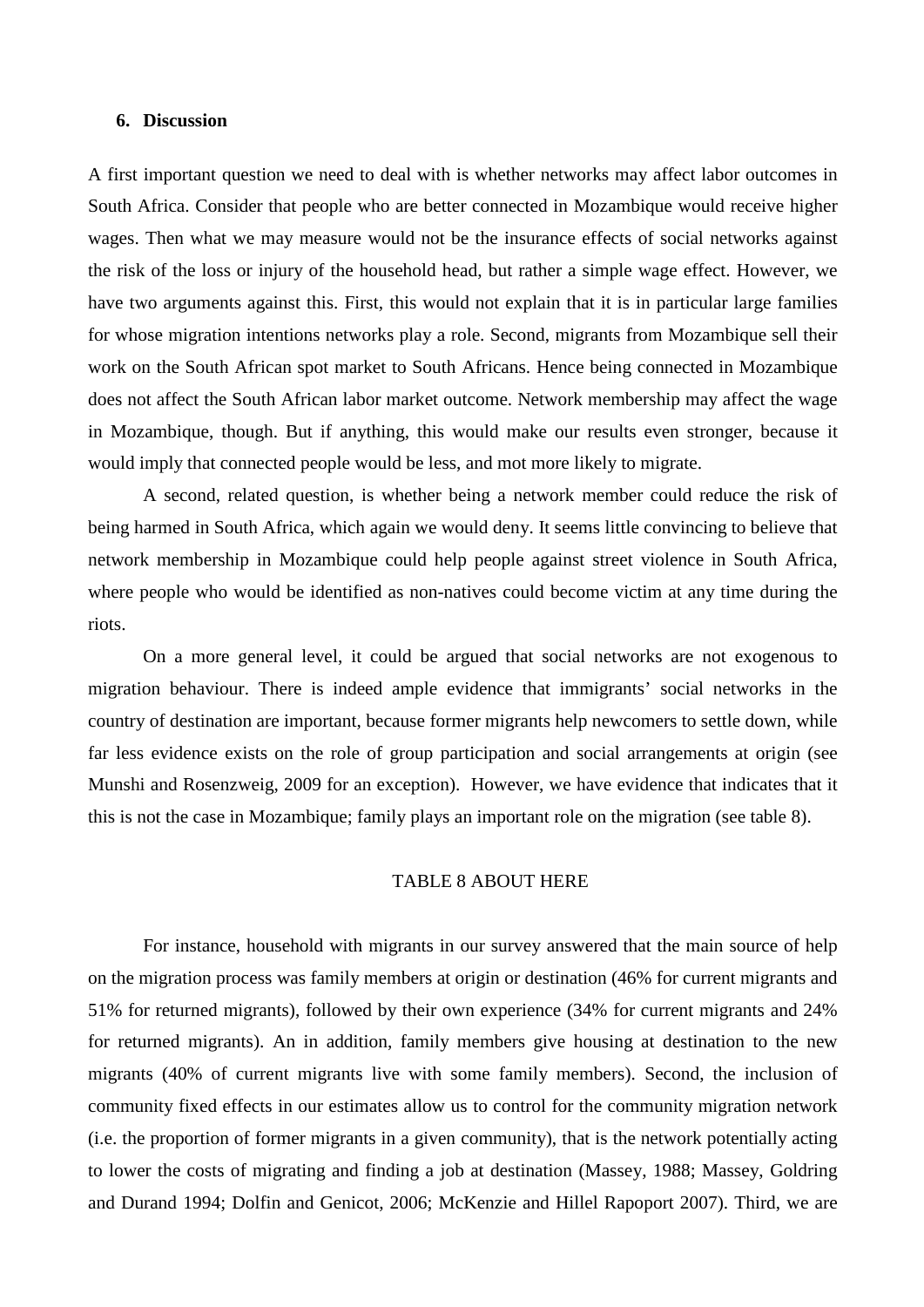not observing the onset of the migration phenomenon in Mozambique, when social help through networks would be more likely to push migration. And we are not even observing permanent (life cycle) labor mobility, but temporary or circular migration, whereby the role of networks is believed to be less important (Massey, Goldring and Durand, 1994)<sup>6</sup>. Indeed, migration flows between Southern Mozambique and South Africa are a long-lasting widespread phenomenon, with Mozambicans being historically the main labour force for South African mines, and currently still largely dependent on South Africa's goodwill and whims (since a real immigration policy is far from being set in the region). After the end of the apartheid, when a contingent immigration policy was in place (mostly on a temporary basis), the modernisation of the South African economy in the 1990s resulted in large numbers of job losses not only in mining but also in the farming and industrial sectors. Hence, unemployed Mozambican miners and the younger generations - badly hit by both poverty at home and large job losses in SA— resort to a new cycle of impermanence through sub-contracting, job casualization and undocumented migration in SA. Following the historical lines of foreign workers' specialisation depending on their origin, Mozambicans still represent cheap, unqualified and docile spot labour often on the most dangerous sites for South African employers.<sup>7</sup>

#### TABLE 9 ABOUT HERE

The SA Census in 2001<sup>8</sup> shows that Mozambicans are low skill migrants and they do not cluster at one particular occupation as it can be the case if a migration network is acting at destination, but they serve to different occupation with unskilled requirements like agricultural, mining, construction and retail trade (see panel A and panel B of table 9). In Panel C of table 5 shows that Mozambican migrants spread on 4 regions located on the north province of South Africa (North West, Gauteng, Mpumalanga and Limpopo). Panel C shows that the 97% of Mozambican migrants do not cluster in one or two cities but they spread on the four north provinces in South Africa (North West, Gauteng, Mpumalanga and Limpop), which is consistent with the idea of crossborder migration phenomenon between Mozambique and South Africa. The path of location is similar to the flows of migrants from other African countries (with Zimbabwe as the main sending country after Mozambique). But it is different from the location of non-African migrants who

 $6$  From our survey we know that 80% of the current migration is temporary migration. An the spell migration for the last migration experience from the returned migrants is in average 9 months.

<sup>&</sup>lt;sup>7</sup> See Aurelia Wa Kabwe-Segatti and Loren Landau, *Migration in post-apartheid South Africa: challenges and questions to policy-makers, AFD Notes & Documents n°38, Paris.* 

 $\delta$  The most recent South African census refers to the year 2007, but there is not information on the country of origin for migrants. The census of 1996 shows the same path that those presented here for the 2001 census.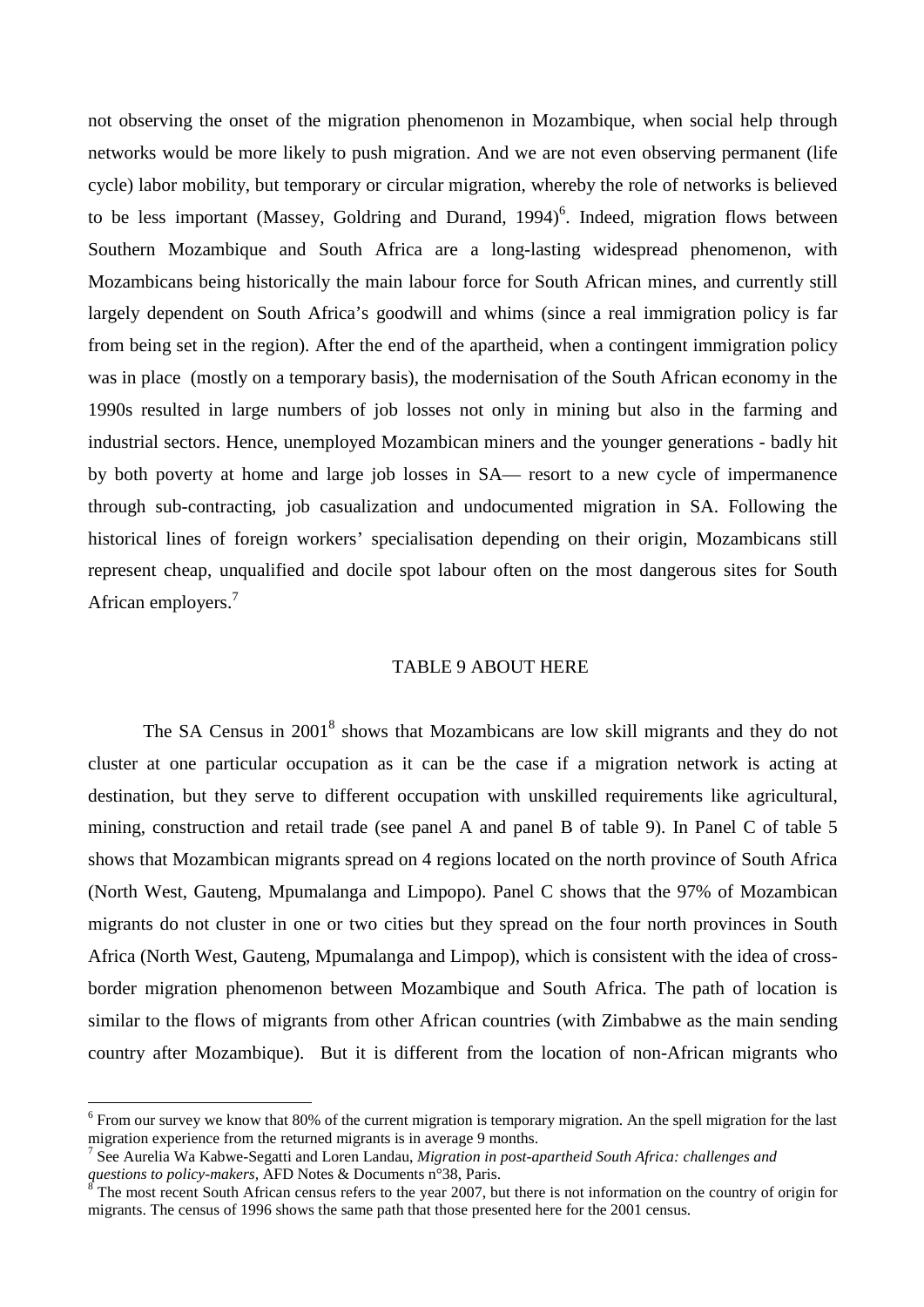cluster mainly on two provinces Western Cape (the region of Cape Town) and Gauteng (the region of Johannesburg), and those migrants are the more high skill migrants with the British as the large nationality representing the migration population on non-African migrants.

We hence argue that group participation in Mozambique is exogenous to migration behaviour and labor market outcomes (wages) of immigrants in South Africa, as well as to the migrant's likelihood to be hit by xenophobic attitudes in regions of destination.

Furthermore, by comparing migration intentions from different communities in a single oneyear period (before and after exogenous xenophobic shocks), we are much less concerned about the interaction between community networks and labor market outcomes in Mozambique as well. This is so as access to groups and social networks is not an open process, but there are frictions to participation (related to convex transactions costs, imperfect commitment, asymmetric information, lack of enforceability or any other process that limits informal social arrangements (Fafchamps, 2002, Ligon et al., 2002). Thus, we can rule out the possibility that households start joining networks at origin due to xenophobic attacks at destination over such a short period of time.

### **7. Concluding Remarks**

We have shown that migration intentions to South Africa have been affected substantially after violent attacks. The effects are largest for household with many young children. Access to social networks, however, mitigates the perceived danger, or, more precisely, the consequences of being killed or injured on the family's welfare. Social networks hence seem to play an important role at the country of origin, an insurance device against the risks associated with migration. Social networks in the country of origin cannot offer protection against violence in the destination country, but they can insurance families against the income losses owing to injury or death of the household head.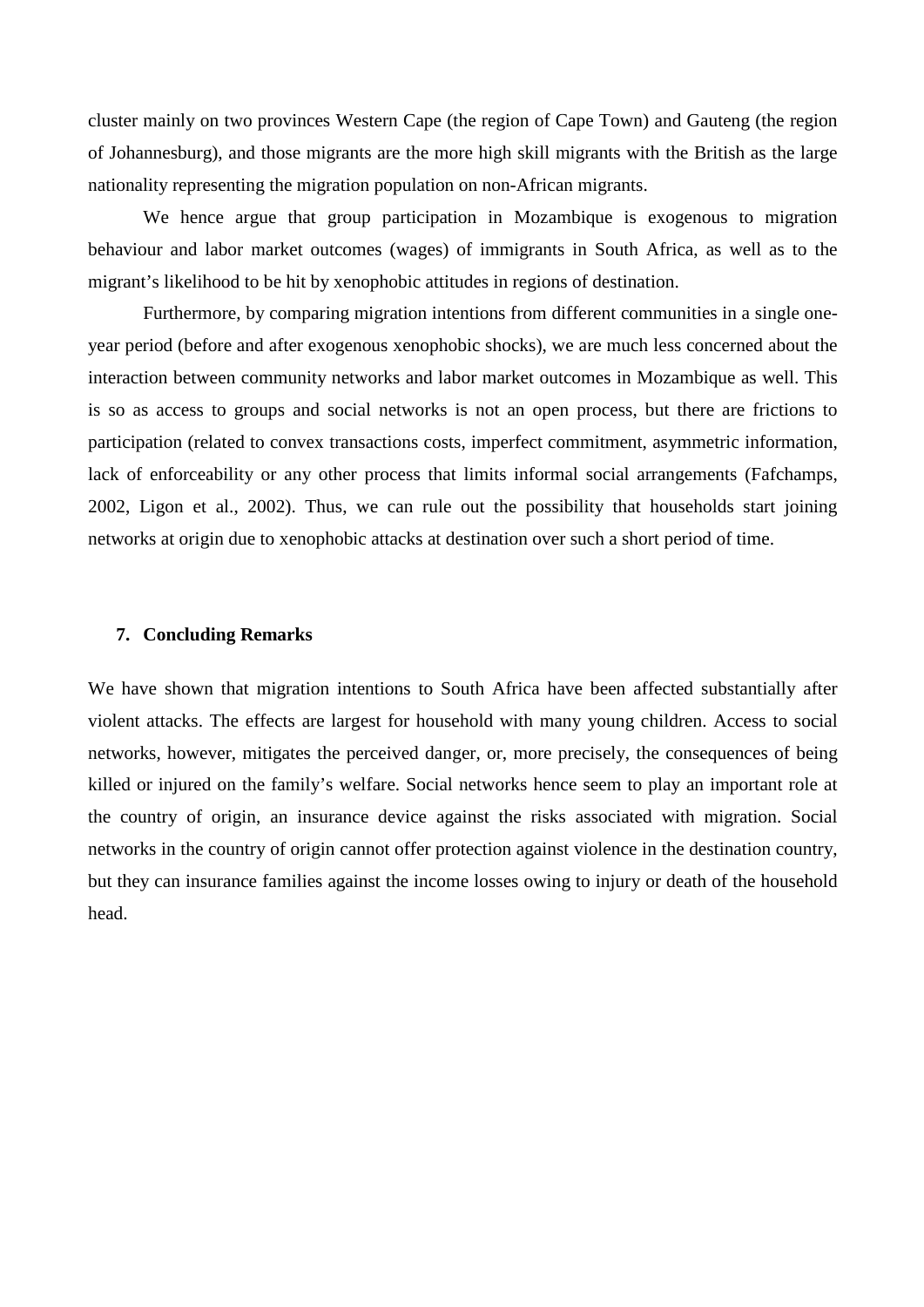## **REFERENCES (INCOMPLETE)**

Burda, M. C., Härdle, W., Müller, M., and Werwatz, A., (1998),. "Semiparametric Analysis of German East-West Migration Intentions: Facts and Theory", *Journal of Applied Econometrics* 13(5): 525-541.

van Dalen, H. P., Henkens, K., (2008), "Emigration Intentions: Mere Words or True Plans? Explaining International Migration Intentions and Behavior", [Discussion Paper](http://ideas.repec.org/s/dgr/kubcen.html) 2008-60, Tilburg University, Center for Economic Research.

Drinkwater, S., Ingram, P., (2008), "How Different are the British in their Willingness to Move? Evidence from International Social Survey Data", *Regional Studies*, April 2008, pp 1-17

Epstein, G. S., Gang, I.N., (2006). "The Influence of Others on Migration Plans", *Review of Development Economics* 10(4): 652-665.

Fouarge, D. , Ester, P., (2007). "Determinants of international and regional migration intentions in Europe". Luxembourg: Office for Official Publications of the European Communities.

Lam, K.-C., (2002), "Interaction Between Economic and Political Factors in the Migration Decision", *Journal of Comparative Economics* 30(3): 488-504.

Liebig, T. and Sousa-Poza, A., (2004), 'Migration, self-selection and income inequality: an international analysis', *Kyklos* 57: 125-146.

Manski, C. F., (1990), "The Use of Intentions Data to Predict Behavior: A Best-Case Analysis", *Journal of American Statistical Association* 85 (412): 934-940.

Mesnard, A. 2009, Migration, violence and welfare programmes in rural Colombia, mimeo.

Papapanagos, H., Sanfey, P., (2001), "Intention to Emigrate in Transition Countries: The Case of Albania", *Journal of Population Economics* 14(3): 491-504.

Uebelmesser, S., (2006), "To Go or Not to Go: Emigration from Germany", *German Economic Review* 7(2): 211-231.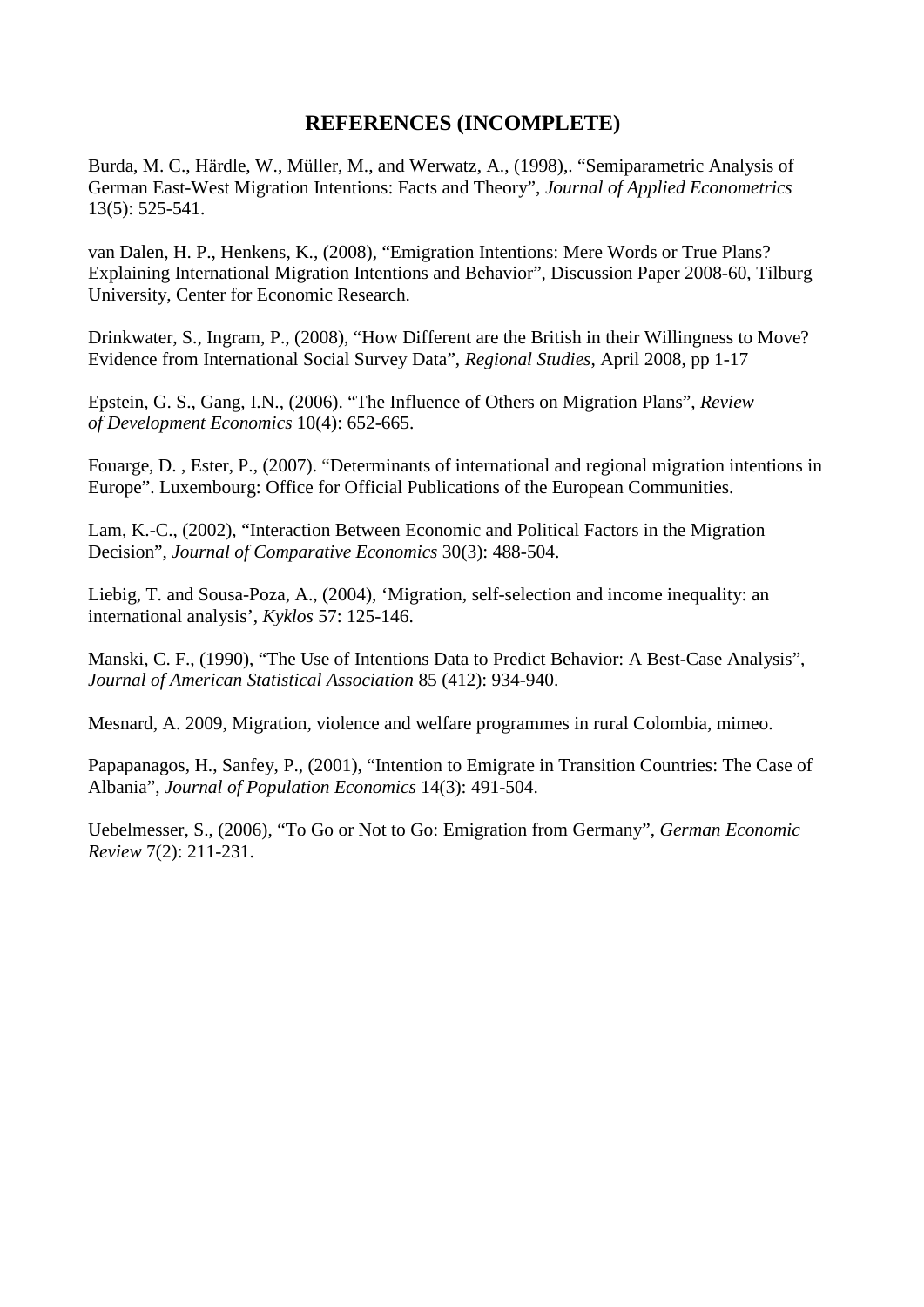|  |  | <b>TABLES</b> |
|--|--|---------------|
|--|--|---------------|

| Table1- Migration intentions over time $(\% )$ |                          |                              |                                                    |              |
|------------------------------------------------|--------------------------|------------------------------|----------------------------------------------------|--------------|
|                                                | <b>Now</b><br>$(Aug-08)$ | 1 year earlier<br>$(Aug-07)$ | 6 months earlier<br>$(Jan-08)$ -<br>placebo period | <b>Total</b> |
| No intention                                   | 66.89                    | 63.29                        | 62.91                                              | 64.36        |
| <b>Weak Intention</b>                          | 9.05                     | 10.79                        | 12.35                                              | 10.73        |
| Strong intention                               | 11.31                    | 11.84                        | 11.63                                              | 11.59        |
| Surely                                         | 12.75                    | 14.08                        | 13.11                                              | 13.31        |
| Total                                          | 100                      | 100                          | 100                                                | 100          |

| Table 2- Migration intentions over time, by household size $(\%)$   |                                |                                |                                                 |                               |  |  |  |
|---------------------------------------------------------------------|--------------------------------|--------------------------------|-------------------------------------------------|-------------------------------|--|--|--|
|                                                                     | Now (Aug-08)                   | 1 year earlier<br>$(Aug-07)$   | 6 months earlier<br>(Jan-08)- placebo<br>period | Total                         |  |  |  |
|                                                                     |                                |                                | Hh sub-sample with small household size $(<4)$  |                               |  |  |  |
| No intention<br><b>Weak Intention</b><br>Strong intention<br>Surely | 73.31<br>9.63<br>6.59<br>10.47 | 74.48<br>5.39<br>9.34<br>10.79 | 73.62<br>9.07<br>7.77<br>9.54                   | 73.81<br>8.03<br>7.9<br>10.27 |  |  |  |
| Hh sub-sample with big household size $(>7)$                        |                                |                                |                                                 |                               |  |  |  |
| No intention                                                        | 50.96                          | 50.98                          | 60.22                                           | 54.06                         |  |  |  |
| <b>Weak Intention</b>                                               | 18.5                           | 17.59                          | 10.6                                            | 15.56                         |  |  |  |
| Strong intention                                                    | 13.87                          | 13.89                          | 13.66                                           | 13.81                         |  |  |  |
| Surely                                                              | 16.67                          | 17.53                          | 15.52                                           | 16.57                         |  |  |  |

| Table3- Migration intentions over time, by hh group membership/social network (%) |            |                |                                        |              |  |  |
|-----------------------------------------------------------------------------------|------------|----------------|----------------------------------------|--------------|--|--|
|                                                                                   | <b>Now</b> | 1 year earlier | 6 months earlier                       | <b>Total</b> |  |  |
|                                                                                   | $(Auq-08)$ | $(Aug-07)$     | $(Jan-08)$ -                           |              |  |  |
|                                                                                   |            |                | placebo period                         |              |  |  |
|                                                                                   |            |                | Hh sub-sample with no group membership |              |  |  |
| No intention                                                                      | 61.82      | 61.67          | 66.89                                  | 63.46        |  |  |
| <b>Weak Intention</b>                                                             | 10.93      | 12.32          | 8.84                                   | 10.7         |  |  |
| Strong intention                                                                  | 10.92      | 11.37          | 9.97                                   | 10.75        |  |  |
| Surely                                                                            | 16.33      | 14.64          | 14.31                                  | 15.09        |  |  |
|                                                                                   |            |                |                                        |              |  |  |
|                                                                                   |            |                | Hh sub-sample with group membership    |              |  |  |
| No intention                                                                      | 67.34      | 66.3           | 66.92                                  | 66.85        |  |  |
| Weak Intention                                                                    | 10.41      | 12.41          | 9.64                                   | 10.82        |  |  |
| Strong intention                                                                  | 14.37      | 12.36          | 14.99                                  | 13.91        |  |  |
| Surely                                                                            | 7.88       | 8.93           | 8.46                                   | 8.42         |  |  |
|                                                                                   |            |                |                                        |              |  |  |
| Total                                                                             | 100        | 100            | 100                                    | 100          |  |  |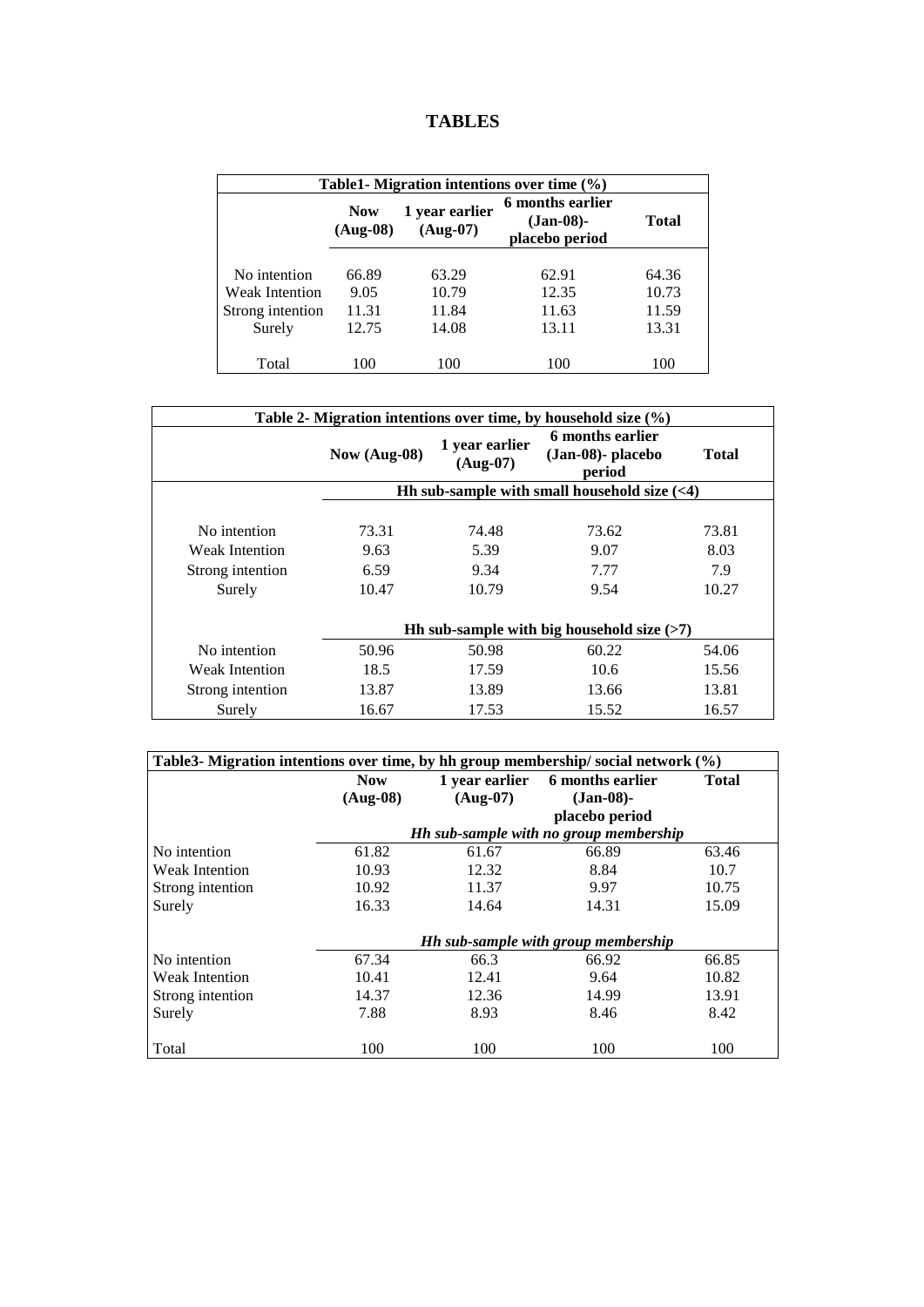| Table 4: Probit marginal effects of positive migration intentions |  |
|-------------------------------------------------------------------|--|
|-------------------------------------------------------------------|--|

|                                           | (1)         | (2)        | (3)         | (4)         | (5)         | (6)         |
|-------------------------------------------|-------------|------------|-------------|-------------|-------------|-------------|
| <b>COVARIATES</b>                         |             |            |             |             |             |             |
| Tdummy (Aug 08)b                          | $-0.040***$ | $-0.039**$ | $-0.041**$  | $-0.043**$  | $-0.046**$  | $-0.046**$  |
|                                           | (0.015)     | (0.016)    | (0.018)     | (0.019)     | (0.019)     | (0.019)     |
| Tdummy (Jan 08)                           |             | 0.003      | 0.003       | 0.003       | 0.004       | 0.004       |
|                                           |             | (0.009)    | (0.010)     | (0.011)     | (0.011)     | (0.011)     |
| HH migration experience (current)         |             |            |             | $0.240***$  | $0.262***$  | $0.263***$  |
|                                           |             |            |             | (0.039)     | (0.041)     | (0.041)     |
| HH migration experience (past)            |             |            |             | $0.163***$  | $0.189***$  | $0.188***$  |
|                                           |             |            |             | (0.047)     | (0.048)     | (0.048)     |
| Seasonal migration experience             |             |            |             | $-0.010$    | $-0.027$    | $-0.033$    |
|                                           |             |            |             | (0.083)     | (0.086)     | (0.085)     |
| Female HH head                            |             |            | $-0.073*$   | $-0.081**$  | $-0.076*$   | $-0.071*$   |
|                                           |             |            | (0.039)     | (0.039)     | (0.041)     | (0.040)     |
| Age of HH head                            |             |            | $-0.000$    | 0.004       | 0.003       | 0.003       |
|                                           |             |            | (0.005)     | (0.005)     | (0.006)     | (0.006)     |
| Age of HH head squared                    |             |            | $-0.000$    | $-0.000*$   | $-0.000$    | $-0.000$    |
|                                           |             |            | (0.000)     | (0.000)     | (0.000)     | (0.000)     |
| HH size (including migrants)              |             |            | $0.035***$  | 0.016       | $0.023**$   | $0.023**$   |
|                                           |             |            | (0.011)     | (0.011)     | (0.011)     | (0.011)     |
| Number of females in the HH               |             |            | 0.001       | 0.018       | 0.018       | 0.018       |
|                                           |             |            | (0.017)     | (0.017)     | (0.017)     | (0.017)     |
| Number of children in the HH (<5years-old |             |            | $-0.011$    | $-0.016$    | $-0.022$    | $-0.020$    |
|                                           |             |            | (0.026)     | (0.025)     | (0.026)     | (0.026)     |
| Average hh years of schooling             |             |            | $-0.003$    | $-0.023$    | $-0.054**$  | $-0.053**$  |
|                                           |             |            | (0.021)     | (0.021)     | (0.022)     | (0.022)     |
| Average hh years of schooling squared     |             |            | $-0.001$    | 0.001       | 0.003       | 0.003       |
|                                           |             |            | (0.002)     | (0.002)     | (0.002)     | (0.002)     |
| HH head occupation- farmer                |             |            | $-0.142***$ | $-0.143***$ | $-0.167***$ | $-0.166***$ |
|                                           |             |            | (0.039)     | (0.039)     | (0.042)     | (0.042)     |
| Wealth index (c)                          |             |            | $0.034***$  | $0.031***$  | $0.029**$   | $0.028**$   |
|                                           |             |            | (0.011)     | (0.011)     | (0.013)     | (0.013)     |
| Wealth index squared                      |             |            | $-0.006*$   | $-0.007**$  | $-0.006*$   | $-0.005$    |
|                                           |             |            | (0.003)     | (0.003)     | (0.003)     | (0.003)     |
| Urban area                                |             |            | $-0.075*$   | $-0.079*$   | 0.119       | 0.128       |
|                                           |             |            | (0.041)     | (0.041)     | (0.296)     | (0.297)     |
| Being informed about attacks in SA        |             |            |             |             |             | $-0.104$    |
|                                           |             |            |             |             |             | (0.103)     |
| Ethincity, religion controls              | yes         | yes        | yes         | yes         | yes         | yes         |
| Community controls                        | no          | no         | yes         | yes         | no          | no          |
| <b>Community Fe</b>                       | no          | no         | no          | no          | yes         | yes         |
| Observations                              | 2701        | 2701       | 2701        | 2701        | 2701        | 2701        |

Robust standard errors clustered at housheold levels in parentheses. \*\*\* p<0.01, \*\* p<0.05, \* p<0.1

**Notes:** (a) The dependent variable is a discrete variable equal to 1 if the household respondent reports a positive intention of emigration (0 otherwise). (b) The reference category is August 2007. (c) The wealth index is the first component of a principal component analysis, which uses dwelling conditions and assets ownership of the HH. (d) Columns 5-6 show estimates with fixed effects at the community level. (e) Household chacteristics include ethnic group (Changana, Ronga, Chope, Other minorities) and religion (Catholic, Presbyterian, Methodist, Anglican, Baptist, Adventist, Islam, Tradition spiritsm, other). (f) Community level characteristics include the quality of roads, school, health facilities, formal bank and market availability.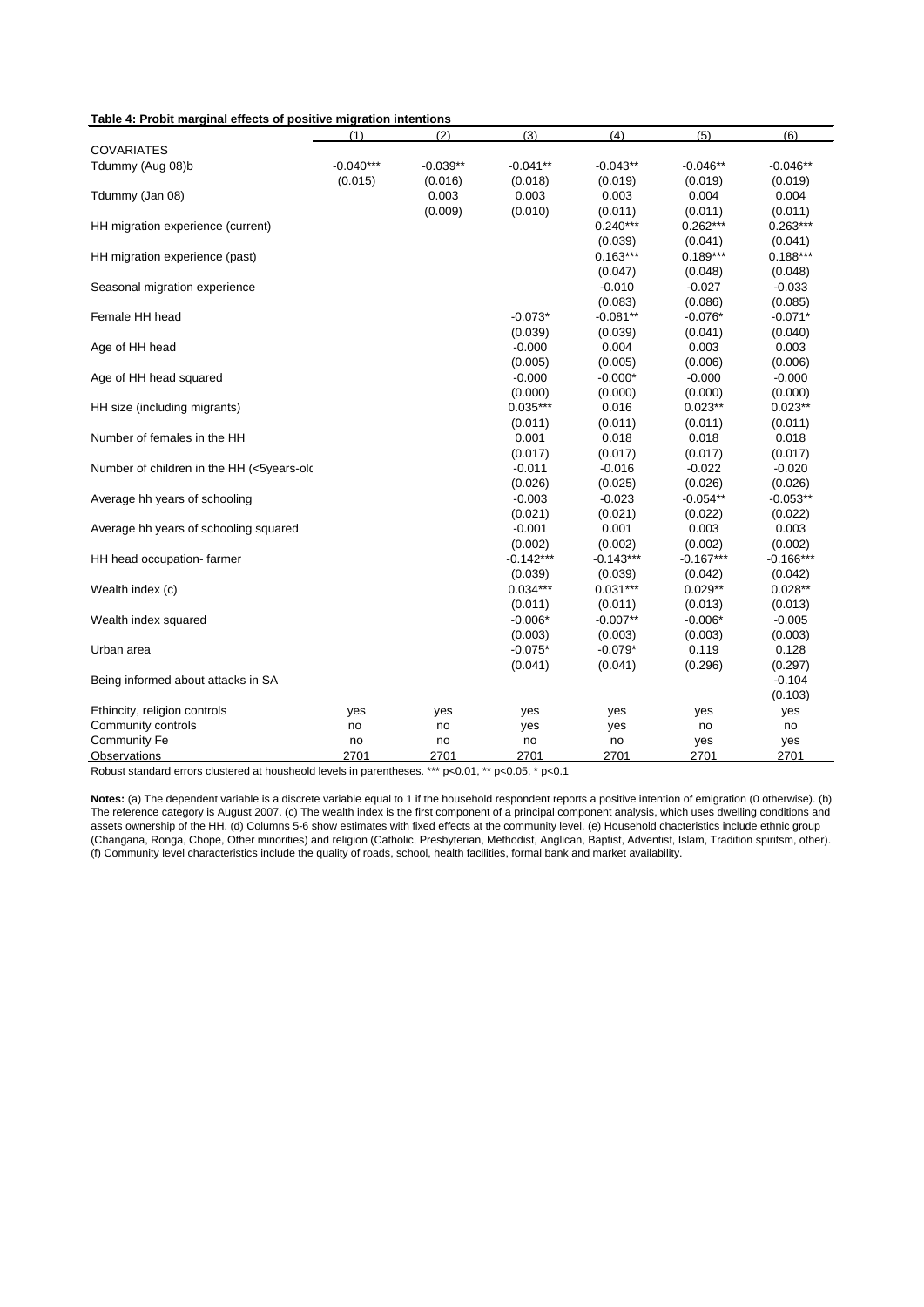| Panel A: HH size (including migrants)  |              |             |  |  |  |
|----------------------------------------|--------------|-------------|--|--|--|
|                                        | Low $(4)$    | High $(>7)$ |  |  |  |
| Tdummy (Aug 08)b                       | 0.029        | $-0.144***$ |  |  |  |
|                                        | (0.030)      | (0.038)     |  |  |  |
| Tdummy (Jan 08)                        | $-0.003$     | 0.002       |  |  |  |
|                                        | (0.017)      | (0.020)     |  |  |  |
| HH migration experience (current)      | $0.197***$   | 0.285***    |  |  |  |
|                                        | (0.072)      | (0.067)     |  |  |  |
| HH migration experience (past)         | $0.229***$   | 0.066       |  |  |  |
|                                        | (0.075)      | (0.075)     |  |  |  |
| HH and community controls              | yes          | yes         |  |  |  |
| <b>Observations</b>                    | 1164         | 777         |  |  |  |
| Panel B: HH size (excluding migrants)  |              |             |  |  |  |
|                                        | Low $(4)$    | High (>6)   |  |  |  |
| Tdummy (Aug 08)b                       | 0.005        | $-0.109***$ |  |  |  |
|                                        | (0.028)      | (0.034)     |  |  |  |
| Tdummy (Jan 08)                        | 0.004        | 0.011       |  |  |  |
|                                        | (0.017)      | (0.020)     |  |  |  |
| HH migration experience (current)      | $0.186***$   | $0.266***$  |  |  |  |
|                                        | (0.063)      | (0.063)     |  |  |  |
| HH migration experience (past)         | $0.212***$   | $0.149**$   |  |  |  |
|                                        | (0.066)      | (0.073)     |  |  |  |
| HH and community controls              | yes          | yes         |  |  |  |
| Observations                           | 1398         | 905         |  |  |  |
| Panel C: N.of children (<15 years old) |              |             |  |  |  |
|                                        | Low $(2)$    | High $(>4)$ |  |  |  |
| Tdummy (Aug 08)b                       | $-0.003$     | $-0.111***$ |  |  |  |
|                                        | (0.029)      | (0.035)     |  |  |  |
| Tdummy (Jan 08)                        | $-0.016$     | 0.005       |  |  |  |
|                                        | (0.016)      | (0.018)     |  |  |  |
| HH migration experience (current)      | $0.178***$   | $0.203***$  |  |  |  |
|                                        | (0.062)      | (0.059)     |  |  |  |
| HH migration experience (past)         | 0.067        | 0.100       |  |  |  |
|                                        | (0.071)      | (0.070)     |  |  |  |
| HH and community controls              | yes          | yes         |  |  |  |
| Observations                           | 1216         | 950         |  |  |  |
| Panel D: N.of females                  |              |             |  |  |  |
|                                        | $Low$ $(<2)$ | High (>4)   |  |  |  |
| Tdummy (Aug 08)b                       | $-0.013$     | $-0.136***$ |  |  |  |
|                                        | (0.025)      | (0.041)     |  |  |  |
| Tdummy (Jan 08)                        | $-0.010$     | 0.017       |  |  |  |
|                                        | (0.012)      | (0.021)     |  |  |  |
| HH migration experience (current)      | $0.212***$   | $0.331***$  |  |  |  |
|                                        | (0.062)      | (0.070)     |  |  |  |
| HH migration experience (past)         | $0.214***$   | 0.046       |  |  |  |
|                                        | (0.064)      | (0.081)     |  |  |  |
| HH and community controls              | yes          | yes         |  |  |  |
| <b>Observations</b>                    | 1383         | 733         |  |  |  |

**Table 5 Heterogeneous probit models- marginal effect**

Robust standard errors clustered at household level in parentheses; \*\*\* p<0.01, \*\* p<0.05, \* p<0.1. Notes: (a) We distinguish between 'low' and 'high' by using always the first two and the last two quantiles of all demographic variable distribution.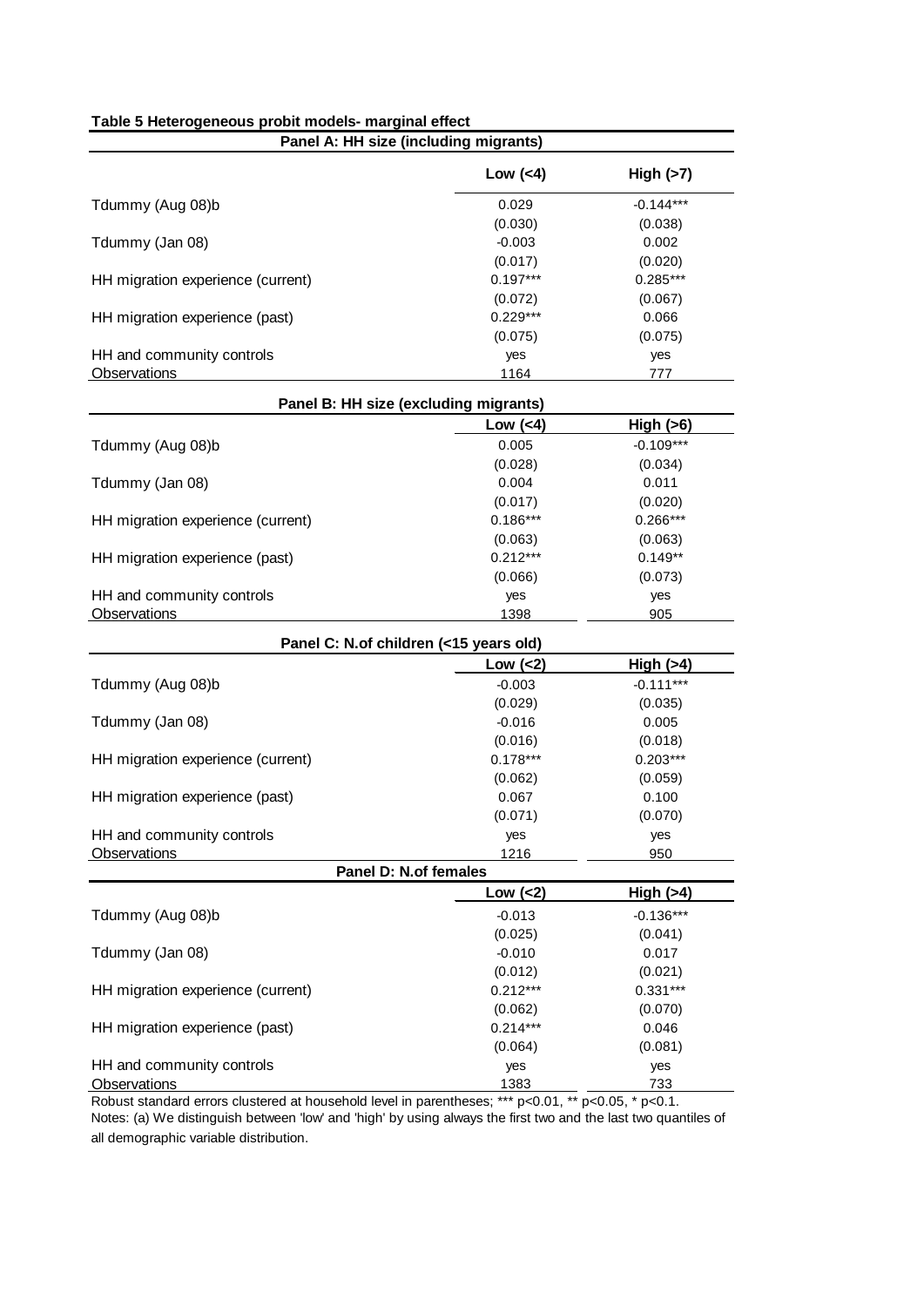|  | Table 6 Heterogeneous probit models- marginal effects |
|--|-------------------------------------------------------|
|--|-------------------------------------------------------|

| Panel B: Community group membership |             |                 |          |              |  |  |
|-------------------------------------|-------------|-----------------|----------|--------------|--|--|
|                                     |             | NO group member |          | Group member |  |  |
| Tdummy (Aug 08)b                    | $-0.061***$ | $-0.061***$     | $-0.008$ | $-0.002$     |  |  |
|                                     | (0.020)     | (0.021)         | (0.041)  | (0.041)      |  |  |
| Tdummy (Jan 08)                     |             | $-0.002$        |          | 0.013        |  |  |
|                                     |             | (0.014)         |          | (0.019)      |  |  |
| HH migration experience (current)   | $0.269***$  | $0.269***$      | $0.134*$ | $0.134*$     |  |  |
|                                     | (0.046)     | (0.046)         | (0.070)  | (0.070)      |  |  |
| HH migration experience (past)      | $0.193***$  | $0.193***$      | 0.093    | 0.093        |  |  |
|                                     | (0.060)     | (0.060)         | (0.077)  | (0.077)      |  |  |
| HH and community controls           | yes         | yes             | yes      | yes          |  |  |
| Observations                        | 1996        | 1996            | 684      | 684          |  |  |

#### **Panel B: Informal social networks**

|                                            | NO inter-hh exchange   |                        | Inter-hh exchange |                  |
|--------------------------------------------|------------------------|------------------------|-------------------|------------------|
| Tdummy (Aug 08)                            | $-0.073***$<br>(0.019) | $-0.069***$<br>(0.021) | 0.026<br>(0.042)  | 0.021<br>(0.042) |
| HH migration experience (current and past) |                        | 0.007                  |                   | $-0.008$         |
|                                            |                        | (0.014)                |                   | (0.017)          |
| Migr experience before the war             | $0.279***$             | $0.280***$             | 0.101             | 0.101            |
|                                            | (0.045)                | (0.045)                | (0.081)           | (0.081)          |
| Tdummy (Jan 08)- placebo                   | $0.209***$             | $0.209***$             | 0.087             | 0.087            |
|                                            | (0.058)                | (0.058)                | (0.077)           | (0.077)          |
| HH and community controls                  | yes                    | yes                    | yes               | yes              |
| Observations                               | 1799                   | 1799                   | 884               | 884              |

Robust standard errors clustered at household level in parentheses; \*\*\* p<0.01, \*\* p<0.05, \* p<0.1.

Notes: (a) The dependent variable is a discrete variable equal to 1 if the household respondent reports a positive intention of emigration (0 otherwise). (b) Group membership is a binary variable equal to 1 if any member of the household has participated in any of the following community group: ROSCAs, bank, farmers association, burials association, ONGs actions, self-help religious group, political group, women group, civic group, migrant's group, young group, others. (c) Give or receive a binary viariable equal to 1 if the HH has given or received products or services in the last month from at least one of the following key persons in the community: traditional leader, elected leader, teacher, agricultural agent, priest, neighbours, health provider, .<br>healer, employer.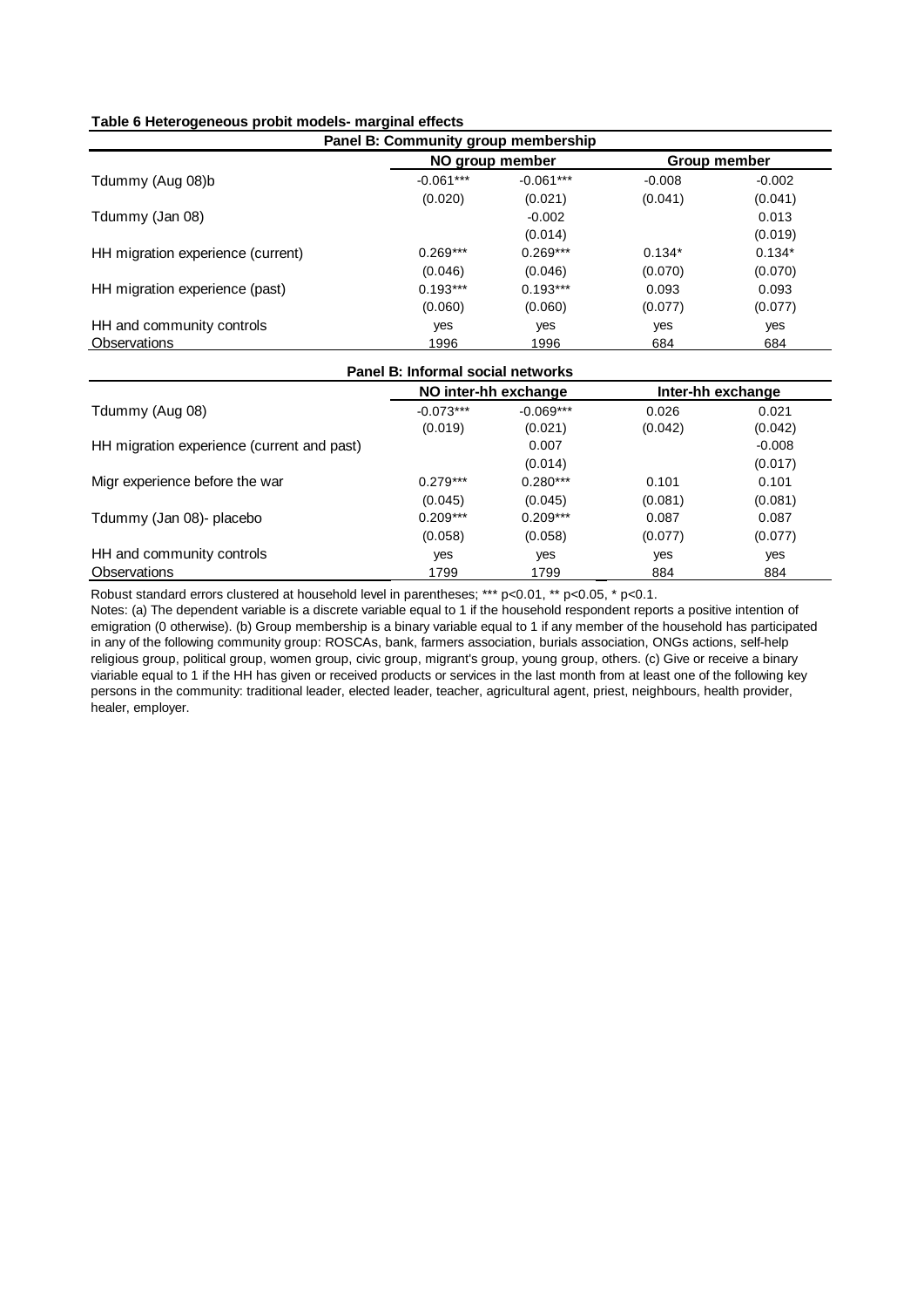## **Table 7 Heterogeneous probit models- marginal effects**

| Panel A: HH size (excluding migrants) |                    |                     |                    |                     |  |  |
|---------------------------------------|--------------------|---------------------|--------------------|---------------------|--|--|
|                                       | Low $(4)$          |                     |                    | High $(>7)$         |  |  |
|                                       | No group<br>member | <b>Group member</b> | No group<br>member | <b>Group member</b> |  |  |
| Tdummy (Aug 08)b                      | $-0.018$           | 0.058               | $-0.141***$        | $-0.075$            |  |  |
|                                       | (0.031)            | (0.055)             | (0.041)            | (0.072)             |  |  |
| Tdummy (Jan 08)                       | 0.001              | 0.012               | 0.000              | 0.028               |  |  |
|                                       | (0.021)            | (0.028)             | (0.027)            | (0.036)             |  |  |
| HH migration experience (current)     | $0.210***$         | $-0.063$            | $0.282***$         | $0.307**$           |  |  |
|                                       | (0.078)            | (0.077)             | (0.079)            | (0.129)             |  |  |
| HH migration experience (past)        | $0.273***$         | 0.105               | 0.150              | 0.104               |  |  |
|                                       | (0.086)            | (0.095)             | (0.094)            | (0.123)             |  |  |
| HH and community controls             | yes                | yes                 | yes                | yes                 |  |  |
| Observations                          | 1101               | 288                 | 614                | 282                 |  |  |

## **Panel B: N children (>15 years old)**

|                                   | Low $(2)$  |                     |             | High $(>4)$         |
|-----------------------------------|------------|---------------------|-------------|---------------------|
|                                   | No group   |                     | No group    |                     |
|                                   | member     | <b>Group member</b> | member      | <b>Group member</b> |
| Tdummy (Aug 08)b                  | $-0.030$   | 0.103               | $-0.145***$ | $-0.061$            |
|                                   | (0.029)    | (0.091)             | (0.038)     | (0.083)             |
| Tdummy (Jan 08)                   | $-0.019$   | $-0.007$            | $-0.005$    | 0.022               |
|                                   | (0.016)    | (0.044)             | (0.025)     | (0.027)             |
| HH migration experience (current) | $0.274***$ | $-0.275***$         | $0.248***$  | 0.178               |
|                                   | (0.069)    | (0.085)             | (0.076)     | (0.113)             |
| HH migration experience (past)    | 0.048      | $-0.157**$          | $0.201**$   | $-0.157$            |
|                                   | (0.082)    | (0.077)             | (0.089)     | (0.130)             |
| HH and community controls         | yes        | yes                 | yes         | yes                 |
| Observations                      | 973        | 237                 | 662         | 276                 |

## **Panel C: N females**

|                                   | Low $(4)$  |                     | High $(>6)$ |              |
|-----------------------------------|------------|---------------------|-------------|--------------|
|                                   | No group   |                     | No group    |              |
|                                   | member     | <b>Group member</b> | member      | Group member |
| Tdummy (Aug 08)b                  | $-0.040$   | 0.060               | $-0.166***$ | $-0.106$     |
|                                   | (0.026)    | (0.068)             | (0.050)     | (0.081)      |
| Tdummy (Jan 08)                   | $-0.020$   | 0.012               | 0.008       | 0.027        |
|                                   | (0.014)    | (0.027)             | (0.029)     | (0.031)      |
| HH migration experience (current) | $0.277***$ | $-0.134$            | $0.372***$  | $0.535***$   |
|                                   | (0.073)    | (0.095)             | (0.081)     | (0.133)      |
| HH migration experience (past)    | $0.228***$ | $0.195*$            | 0.042       | 0.213        |
|                                   | (0.087)    | (0.116)             | (0.106)     | (0.156)      |
| HH and community controls         | yes        | yes                 | yes         | yes          |
| Observations                      | 1044       | 324                 | 514         | 213          |

Robust standard errors clustered at household level in parentheses; \*\*\* p<0.01, \*\* p<0.05, \* p<0.1.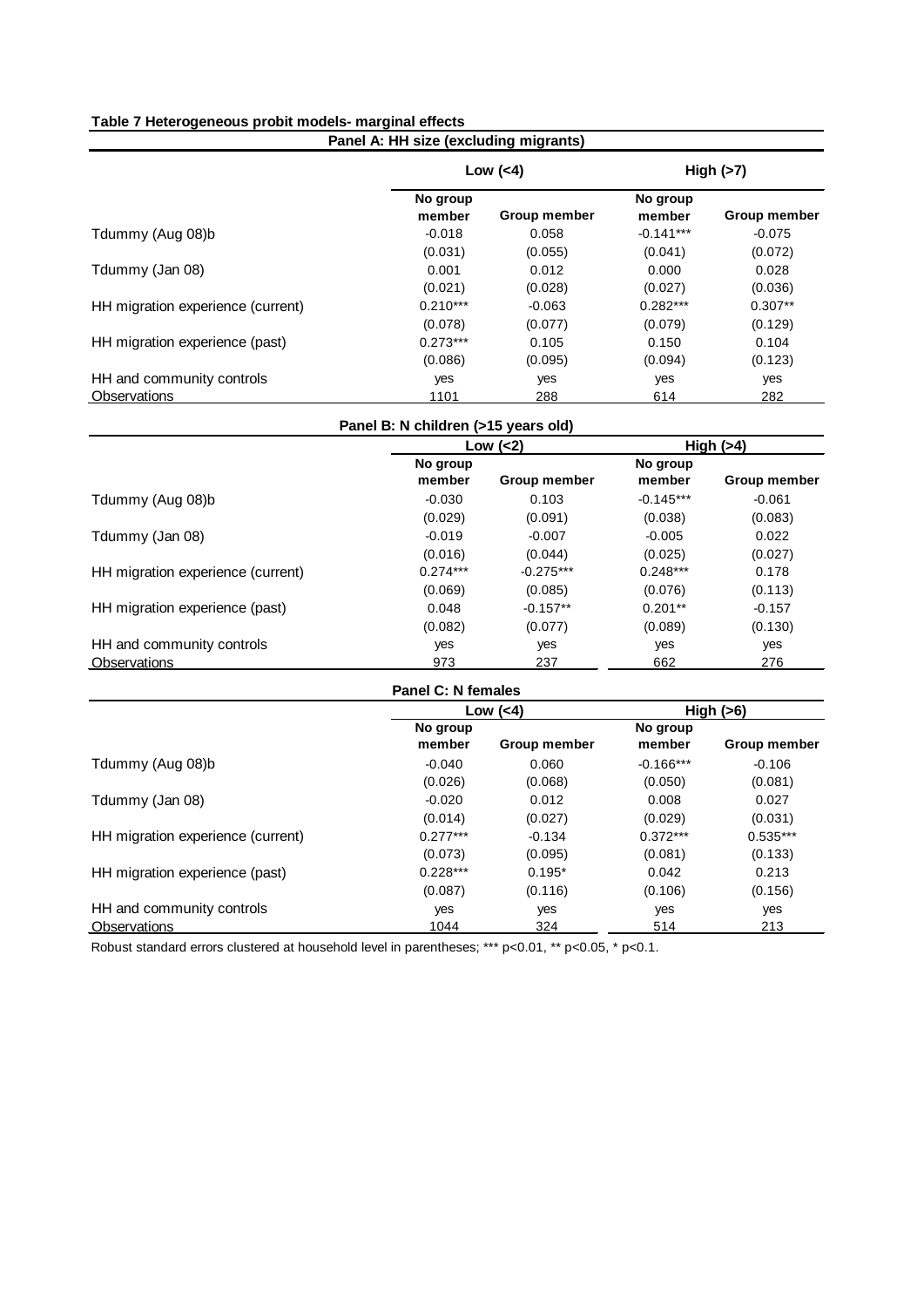|                              | Table 8: Source of help on the migration process<br>Current<br>Past |                 |  |
|------------------------------|---------------------------------------------------------------------|-----------------|--|
|                              | <b>Migrants</b>                                                     | <b>Migrants</b> |  |
| <b>Family in Mozambique</b>  | 33.75                                                               | 33.89           |  |
| <b>Family abroad</b>         | 12.97                                                               | 17.94           |  |
| <b>Friends in Mozambique</b> | 4.53                                                                | 2.99            |  |
| <b>Friends abroad</b>        | 5.16                                                                | 1.33            |  |
| <b>Previous Experience</b>   | 34.69                                                               | 24.58           |  |
| <b>Neighbords</b>            | 0.78                                                                | 0.66            |  |
| Government                   | 0.78                                                                | 3.32            |  |
| Recruitment agency           | 4.69                                                                | 11.63           |  |
| Other                        | 2.66                                                                | 3.65            |  |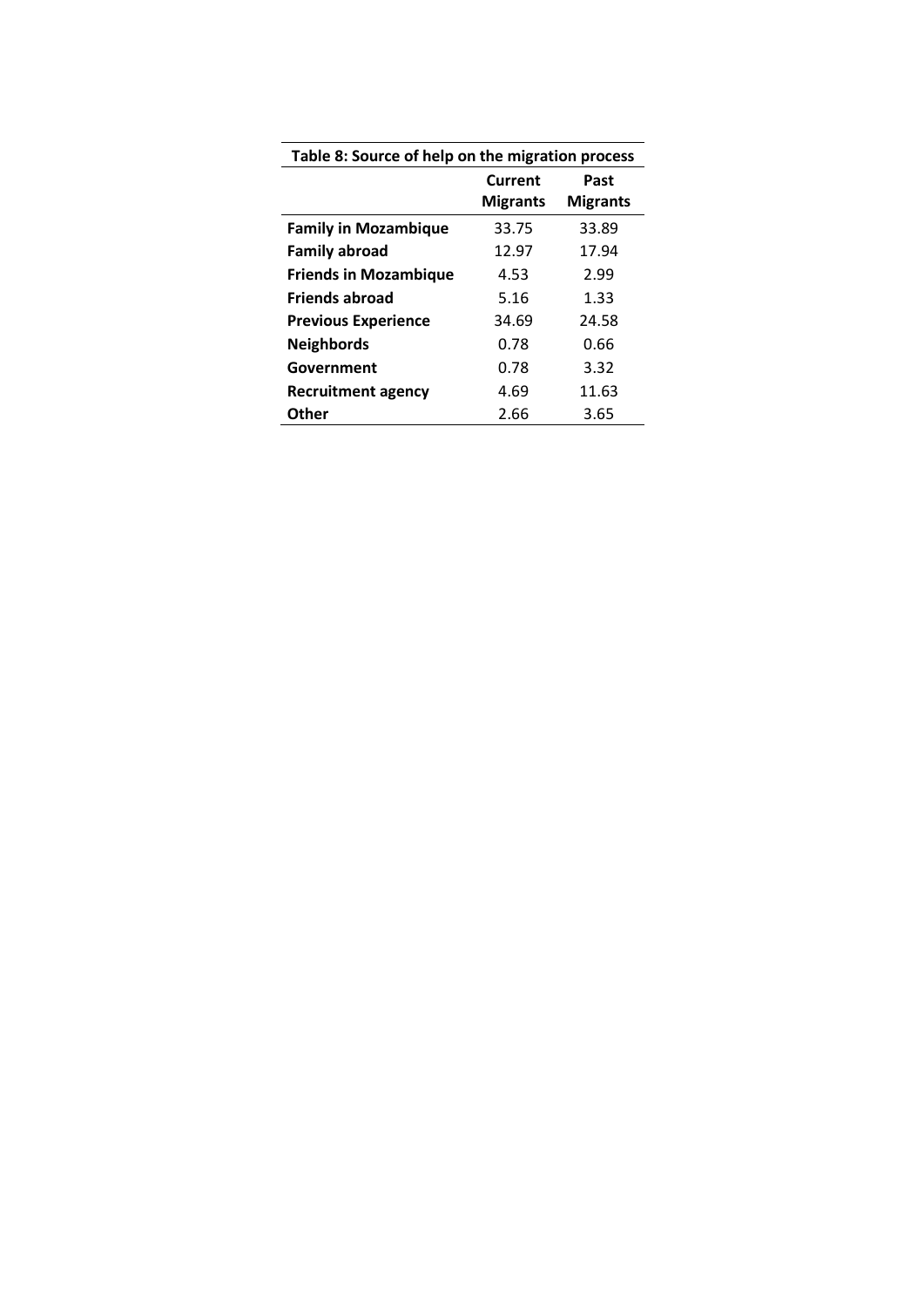| <b>Panel A: Education</b>                |                            |                                          |                                        |  |
|------------------------------------------|----------------------------|------------------------------------------|----------------------------------------|--|
|                                          | Mozambique                 | <b>Other African</b><br><b>Countries</b> | <b>Non-African</b><br><b>Countries</b> |  |
|                                          |                            |                                          |                                        |  |
| Less than primary completed              | 46.20                      | 16.61                                    | 1.68                                   |  |
| <b>Primary completed</b>                 | 46.35                      | 35.28                                    | 13.06                                  |  |
| <b>Secondary completed</b>               | 6.88                       | 36.98                                    | 57.78                                  |  |
| <b>University completed</b>              | 0.57                       | 11.13                                    | 27.48                                  |  |
|                                          | <b>Panel B: Occupation</b> |                                          |                                        |  |
| Agriculture, fishing, and forestry       | 23.16                      | 9.33                                     | 1.99                                   |  |
| <b>Mining</b>                            | 23.09                      | 18.27                                    | 1.93                                   |  |
| Manufacturing                            | 8.00                       | 9.53                                     | 17.32                                  |  |
| Electricity, gas and water               | 0.23                       | 0.55                                     | 0.84                                   |  |
| <b>Construction</b>                      | 12.57                      | 4.91                                     | 4.87                                   |  |
| Wholesale and retail trade               | 13.24                      | 12.21                                    | 18.20                                  |  |
| <b>Hotels and restaurants</b>            | 1.03                       | 2.60                                     | 3.28                                   |  |
| <b>Transportation and communications</b> | 2.10                       | 3.31                                     | 5.22                                   |  |
| <b>Financial services and insurance</b>  | 0.26                       | 3.04                                     | 4.93                                   |  |
| <b>Public administration and defense</b> | 0.72                       | 3.22                                     | 3.14                                   |  |
| <b>Real estate and business services</b> | 1.97                       | 8.27                                     | 12.89                                  |  |
| <b>Education</b>                         | 0.18                       | 3.23                                     | 5.30                                   |  |
| <b>Health and social work</b>            | 0.52                       | 3.66                                     | 5.72                                   |  |
| <b>Other services</b>                    | 1.80                       | 3.34                                     | 4.55                                   |  |
| <b>Private household services</b>        | 4.57                       | 6.81                                     | 0.30                                   |  |
| <b>Unknown</b>                           | 6.57                       | 7.72                                     | 9.55                                   |  |
| <b>Panel C: Location</b>                 |                            |                                          |                                        |  |
| <b>Western Cape</b>                      | 0.30                       | 6.24                                     | 18.23                                  |  |
| <b>Eastern Cape</b>                      | 0.02                       | 1.91                                     | 4.80                                   |  |
| <b>Northern Cape</b>                     | 0.01                       | 0.97                                     | 0.35                                   |  |
| <b>Free State</b>                        | 2.38                       | 5.45                                     | 1.74                                   |  |
| <b>KwaZulu-Natal</b>                     | 2.49                       | 6.85                                     | 13.63                                  |  |
| <b>North West</b>                        | 14.50                      | 11.96                                    | 2.35                                   |  |
| Gauteng                                  | 46.12                      | 46.79                                    | 55.02                                  |  |
| Mpumalanga                               | 22.43                      | 11.46                                    | 2.03                                   |  |
| Limpopo                                  | 11.75                      | 8.37                                     | 1.83                                   |  |

**Table 9: Characteristic of Migrants in South Africa by Country of Origin**

**Source: South African Census 2001. IPUMSI.**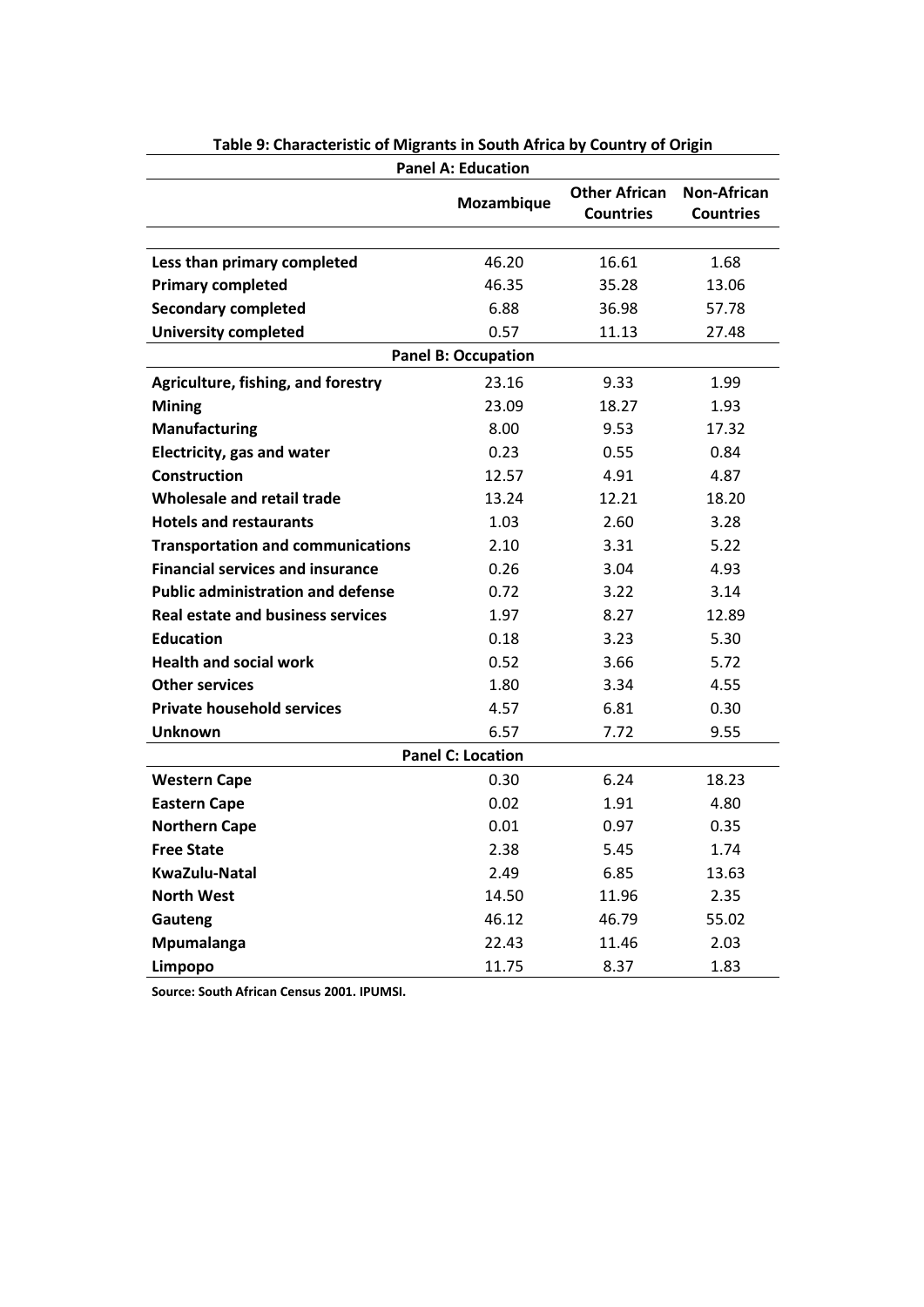## **ADDITIONAL TABLES**

*ROBUSTENSS CHECK using n.of children above 15 years old ('adult children')- nothing changes with respect to the table above. I don't think this is very useful for us.*

| Table A1-CHECK: Heterogeneous probit models- marginal effect |                                                     |             |  |  |
|--------------------------------------------------------------|-----------------------------------------------------|-------------|--|--|
|                                                              | Panel C: N.of 'adult children' (>15 years old)      |             |  |  |
|                                                              | Low $($                                             | High $(>2)$ |  |  |
| Tdummy (Aug 08)b                                             | $-0.008$                                            | $-0.117***$ |  |  |
|                                                              | (0.026)                                             | (0.035)     |  |  |
| Tdummy (Jan 08)                                              | 0.019                                               | $-0.009$    |  |  |
|                                                              | (0.016)                                             | (0.021)     |  |  |
| HH migration experience (current)                            | $0.220***$                                          | $0.292***$  |  |  |
|                                                              | (0.056)                                             | (0.072)     |  |  |
| HH migration experience (past)                               | $0.179***$                                          | $0.172**$   |  |  |
|                                                              | (0.060)                                             | (0.088)     |  |  |
| HH and community controls                                    |                                                     |             |  |  |
| Observations                                                 | 1509                                                | 763         |  |  |
|                                                              | Panel D: N.of male 'adult children' (>15 years old) |             |  |  |
|                                                              | Low $(<0)$                                          | High $(>2)$ |  |  |
| Tdummy (Aug 08)b                                             | $-0.011$                                            | $-0.112***$ |  |  |
|                                                              | (0.023)                                             | (0.033)     |  |  |
| Tdummy (Jan 08)                                              | 0.015                                               | $-0.019$    |  |  |
|                                                              | (0.014)                                             | (0.017)     |  |  |
| HH migration experience (current)                            | $0.238***$                                          | $0.214***$  |  |  |
|                                                              | (0.051)                                             | (0.067)     |  |  |
| HH migration experience (past)                               | $0.183***$                                          | $0.142*$    |  |  |
|                                                              | (0.057)                                             | (0.086)     |  |  |
| HH and community controls                                    |                                                     |             |  |  |
| Observations                                                 | 1754                                                | 947         |  |  |

Notes: (a) We distinguish between 'low' and 'high' by using always the first two and the last two quantiles of all demographic variable distribution. Robust standard errors clustered at household level in parentheses; \*\*\* p<0.01, \*\* p<0.05, \* p<0.1.